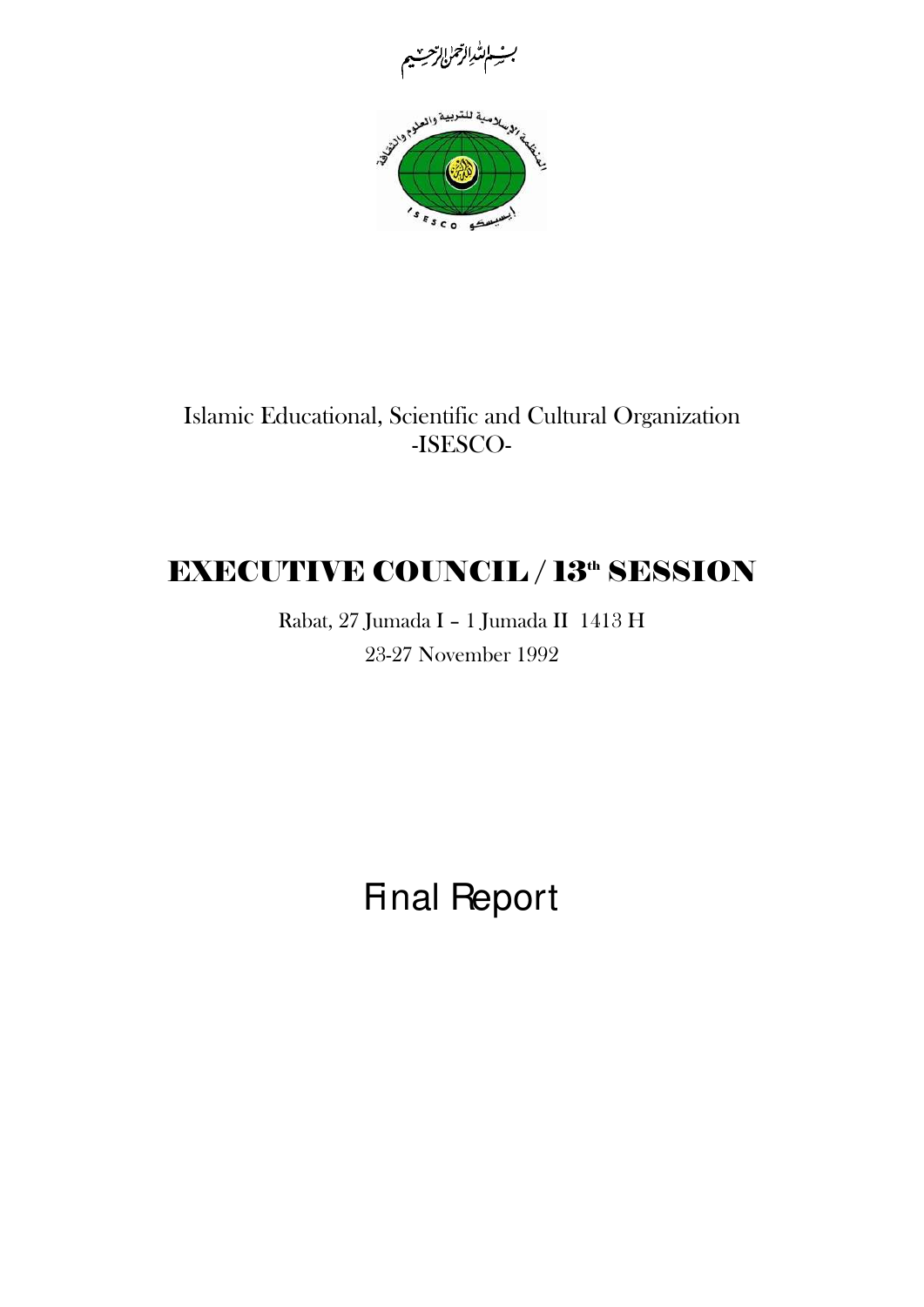

**1-** The Executive Council of the Islamic Educational, Scientific and Cultural Organization held its  $13<sup>th</sup>$  session in Rabat, capital-city of the Kingdom of Morocco, from 27 Jumada I – 1 Jumada II 1413H (23-27 November 1992). Attending this session were the representatives of the Member States in the Executive Council, with the exception of the representatives of the following countries: the Republic of Azerbaijan, the State of the United Arab Emirates, the People's Republic of Benin, the Democratic Republic of Somalia and the Republic of Guinea Bissau. (Annex 1: List of attending Council members).

The  $13<sup>th</sup>$  session of the Executive Council constitutes the first regular session convened between the Fourth and Fifth General Conference sessions, in which the Council is meeting in its new composition, following the adoption by the Fourth General Conference of the principle of expanding the membership of the Council to all Member States of the Organization.

# **Opening session: Monday morning, 27 Jumada I 1413H / 23 November 1992**

**2-** The opening session was chaired by Mr. Lamine Karama, Chairman of the Executive Council. The session was attended by H.E. Dr. Abdulaziz Othman Altwaijri, Director General of the Organization, and the representative of Dr Taïeb Chkili, the Minister of National Education and Chairman of the Fourth session of the General Conference. The session was also attended by H.E. Pr. Abdelhadi Boutaleb, Adviser to the Moroccan Sovereign, His Majesty king Hassan II, in addition to several senior officials in the Moroccan Government, the members of the Islamic Diplomatic Corps accredited to Rabat, the representative of the General Secretariat of the Organization of the Islamic conference, the representatives of a number of international and regional organizations and host of scholars and thinkers.

**3-** The session was opened with a recitation of verses from the Holy Quran. His Excellency Mr. Lamine Kamara, Chairman of the Executive Council and representative of the Republic of Guinea then delivered an address in which he welcomed the participants and commanded the support provided to the Organization by the Moroccan Sovereign, His Majesty King Hassan II as well as by the members of his Government, particularly H.E. Dr Taïeb Chkili, the Minister of National Education and Chairman of the Fourth session of the General Conference. He also welcomed the representatives of the two new States which joined the Organization, namely the Republic of Azerbaijan and the Islamic Republic of Iran.

Mr. Lamine Karama stated that the new phase of ISESCO's activity indicated that the Organization was experiencing a new era of greater efficiency, higher performance and stronger impact on overall development in the Islamic world, adding that this would enable ISESCO to pursue its role in the promotion of education, science and culture within the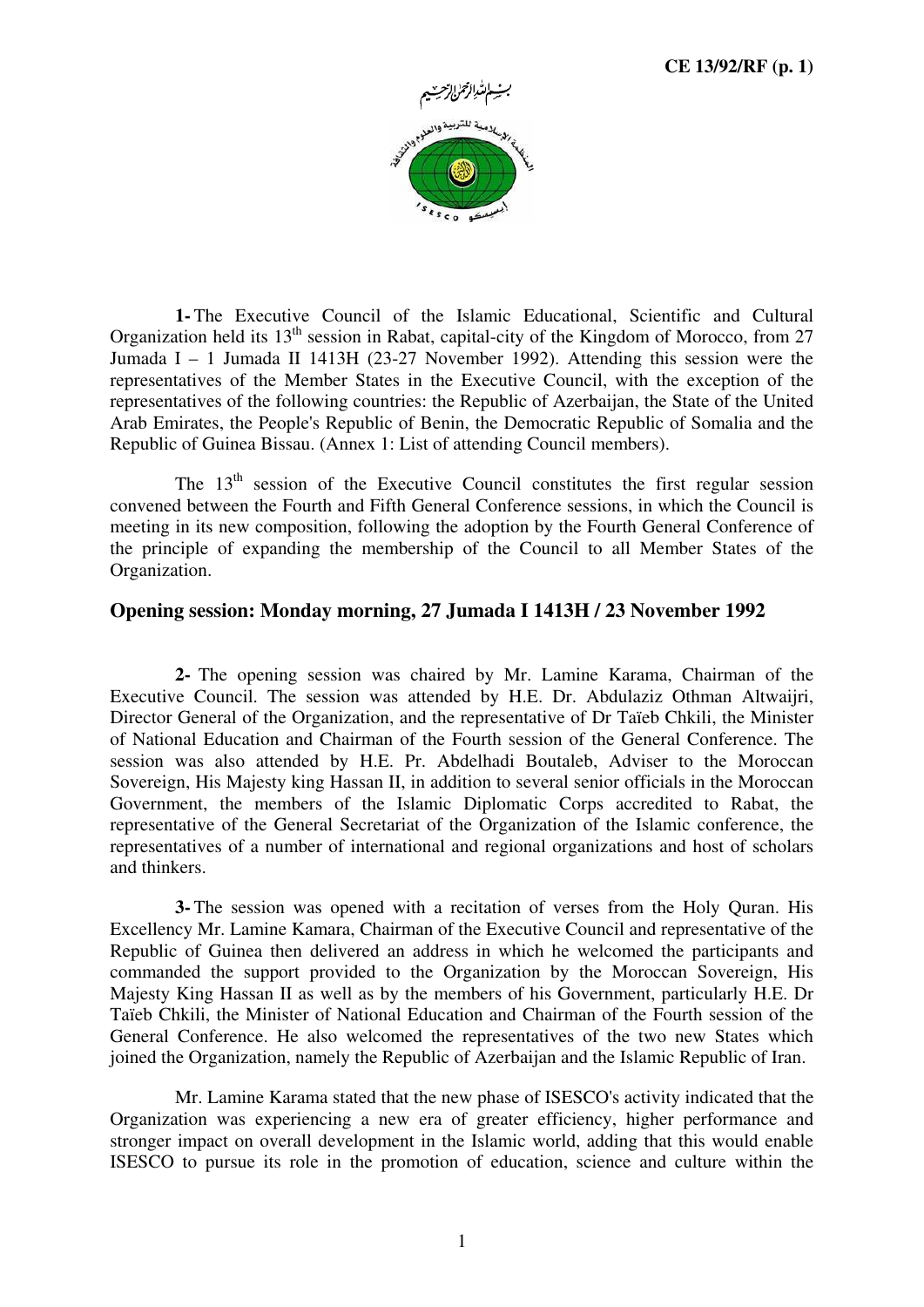Muslim Ummah as well as in the Development of the endogenous capabilities of the Ummah while opening up on the modern world in preparation for the requirements of the next century.

The Chairman of the Executive Council pointed out the importance of this session, given the issues to be considered and the reports to be discussed. He lauded the efforts made by H.E. the Director General which led to particularly important results such as the increase in the Organization's financial resources, the renewed confidence of Member States in the Organization's mission and further assertion of its international standing. (Annex 2: Address by H.E. the Chairman of the Executive Council).

**4-** On behalf of H.E. Dr. Taïeb Chkili, Minister of Education in the Government of Kingdom of Morocco and Chairman of the Fourth session of the General Conference, Mr Abdulkarim Halim, Director of the Minister's Cabinet, made an address in which he indicated that H.E. the Minister could not attend the opening session due to circumstances beyond his control. He then welcomed Council members on behalf of His Majesty's Government and pointed out that this session was held in a new context, marked in particular by the launching of the three-year Action Plan and of the Medium-term Plan 1991-2000, and the election of the new Director General of the Organization. He also praised the efforts made by the new Director General, H.E. Dr. Abdulaziz Othman Altwaijri in the management of the Organization and expressed his appreciation on the Director General for his earnestness and determination to complete the commendable efforts made by the former Director General, H.E. Pr. Abdelhadi Boutaleb, who had laid down the foundations of the Organization and consolidated its infrastructure. He added that this session's agenda teemed with important items relating to administrative issues and to the implementation of the Organization's programmes. He also reaffirmed his country's support to the Organization and to the promotion of Islamic solidarity. (Annex 3: Address of His Excellency the Chairman of the Fourth session of the General Conference).

**5-** His Excellency Dr Abdulaziz Othman Altwaijri, Director General of the Islamic Educational, Scientific and Cultural Organization, delivered an address in which he welcomed participants, particularly Pr. Abdelhadi Boutaleb, Adviser to the Moroccan Sovereign His Majesty king Hassan II, and thanked His Majesty for the outstanding care taken in the Islamic Organization.

He welcomed the members of the Executive Council and also the Islamic Republic of Iran and the Republic of Azerbaijan, he then addressed the achievements accomplished by the Organization in the period between the twelfth and thirteenth sessions of its Executive Council. He indicated that the Action Plan was implemented in accordance with the priorities set, bearing in mind Member States' needs and geographical distribution. He indicated that the Action Plan also aimed at renewing communication channels with Member States so as to take cognizance of their perception of the Organization's mission in achieving cultural unity, educational complementarity, scientific coordination, consolidation of noble values in addition to ensuring the harmonious, complementary development of Man, who is the cornerstone in the advancement and progress of nations.

His Excellency highlighted the Organization's major responsibility in terms of cultural unity and intellectual solidarity among Member States. At the end of his address, he paid tribute to the Moroccan Sovereign His Majesty King Hassan II for his support to the Organization and to His Highness Sheikh Zaid bin Sultan Al Nahyan, President of the State of the United Arab Emirates for his generous offer to finance the construction of the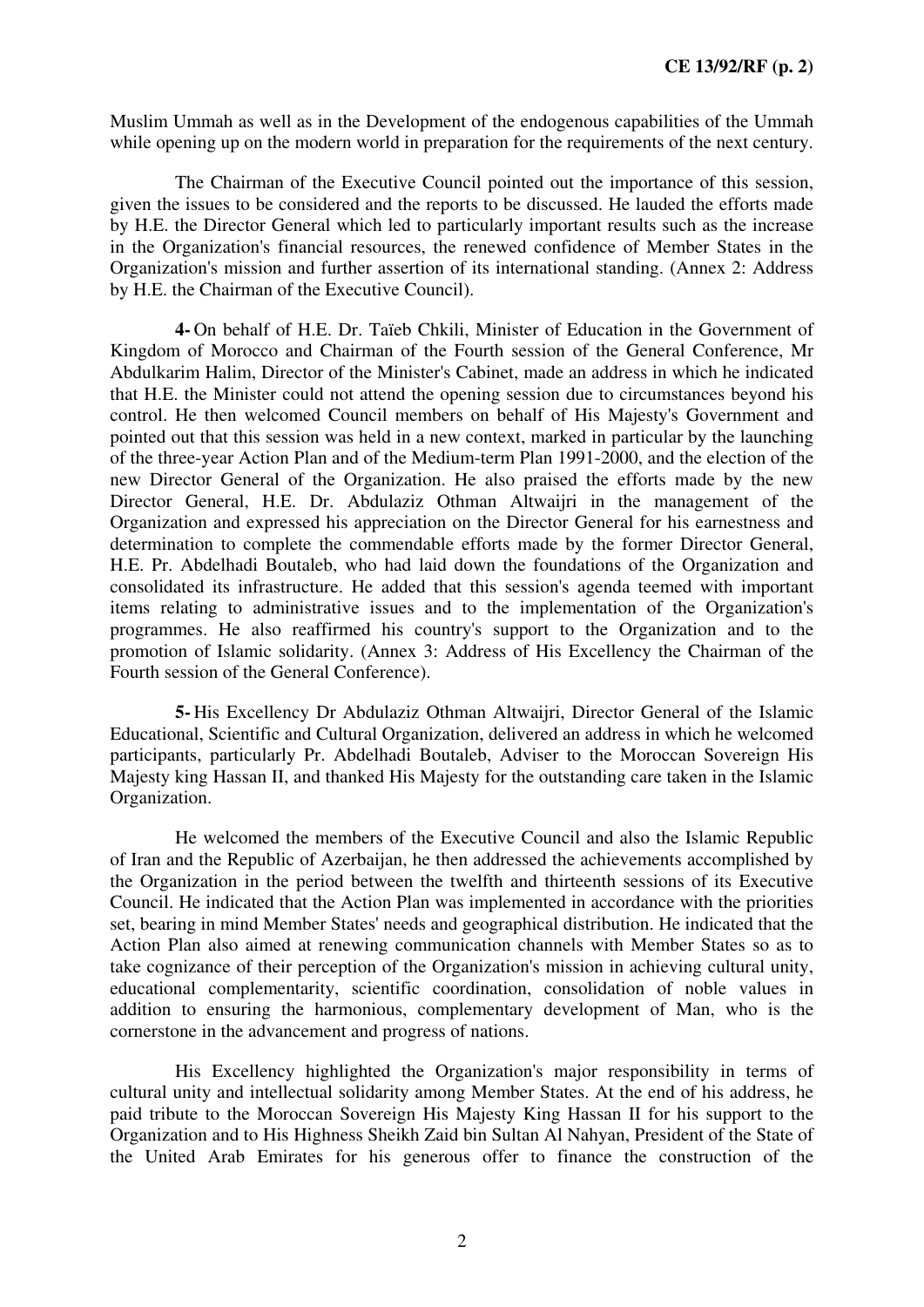Organization's new Headquarters. (Annex 4: address by His Excellency the Director General of the Islamic Organization).

**6-** Dr Gholam Ali Afrooz, Deputy Minister of Education in the Isalmic Republic of Iran, delivered an address in which he expressed his pleasure at attending this session and the pride taken by his country in joining the Islamic Organization as a full-fledged member. He reaffirmed the readiness of the Islamic Republic of Iran to support the mission of the Organization and reinforce joint Islamic action, and thanked the Government of the Kingdom of Morocco for the sustained support provided to the Islamic Organization in order to enable it to accomplish its educational, scientific and cultural mission. (Annex5: Address by H.E. the Deputy Minister of Education of the Islamic Republic of Iran).

**7-** Council members visited an exhibition of the publications of the Islamic Organization and another of Arabic calligraphy and Islamic ornamentation.

#### **Item 1.1: Adoption of the draft Agenda**

#### **Doc. CE 13/92/1.1 provisional (Rev.)**

**8-** After discussion of the draft Agenda and approval of its items, it was decided to add the following two items:

- **1-** Consideration of the question of postponement or canceling of the Special Session of the General Conference.
- **2-** Solidarity with suffering children throughout the world, particularly children of the Islamic Ummah.

The Agenda was adopted in its final version.

# **Decision on item 1.1 of the Agenda (Decision CE 13/92/D1.1)**

#### **Adoption of the Agenda**

The Executive Council,

- In accordance with Articles 22 through 24 of the Rules of Procedure of the Executive Council,
- Having taken cognizance of the draft Agenda contained in document C.E. 13/92/1.1 provisional (Rev.),
- Considering the deliberation which have taken place,

Decides the following:

- Adopts its Agenda as presented in document C.E. 13/92/1.1 adopted. (Annex 6: Agenda)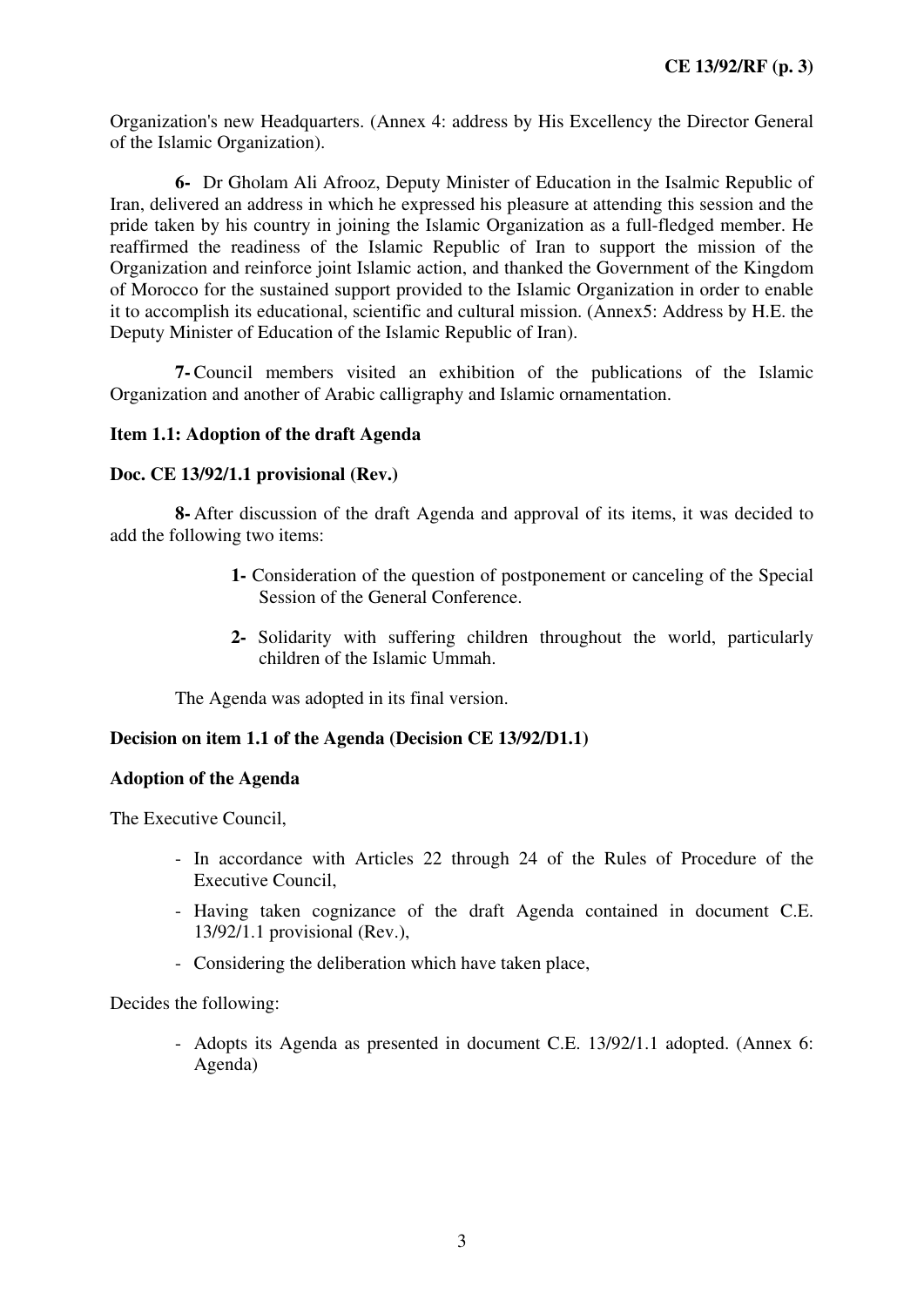## **Item 1.2: Adoption of the draft Programme**

#### **Doc. CE 13/92/1.2 provisional (Rev.)**

**9-** After consideration of the Draft Programme of the Executive Council, two new items were added and the programme was amended as follows: from 9:00 a.m. to 1:00 p.m. and from 3:30 p.m. to 7:00 p.m., taking into consideration prayer times and coffee-breaks; the Programme of the Executive Council was then adopted.

# **Decision on item 1.2 of the Agenda (Decision CE 13/92/D1.2)**

#### **Adoption of the Programme of the Executive Council**

The Executive Council,

- Recalling the Decision adopted by the Council at its procedural session held on 30 November 1991, which calls for holding the 13th Council session in Rabat prior to convening the formerly schedule special session of the General Conference.
- Taking into consideration Member States' approval to cancel the said special session of the General Conference,
- Considering further the approval of Council members to hold the 13th Council session in Rabat from 23-27 November 1992,
- Having adopted its Agenda contained in document C.E. 13/92/1.1 adopted, having taken cognizance of document C.E. 13/92/1.2 provisional (Rev.),
- Considering the deliberations which have taken place.

Decides the following:

- Adopts the programme on organisation of the proceeding of its 13th session as presenting in document C.E. 13/92/1.2 adopted. (Annex 7: Programme of Executive Council's proceedings).

#### **Second working session: Monday afternoon, 27 Jumada I 1413H / 23 November 1992**

# **Item 1.2: Report of the Director General on the Organization's activities between the 12th and 13th Council sessions**

#### **Doc. CE 13/92/2.1 (Rev.)**

**10-** The director General reviewed the guidelines of the activities of the Organization between the  $12<sup>th</sup>$  and  $13<sup>th</sup>$  Council sessions, particularly the implemented programmes, which were carried out in a satisfactory and promising manner.

The Council then considered the report and expressed appreciation for the activities accomplished. The observations of Council members were as follows: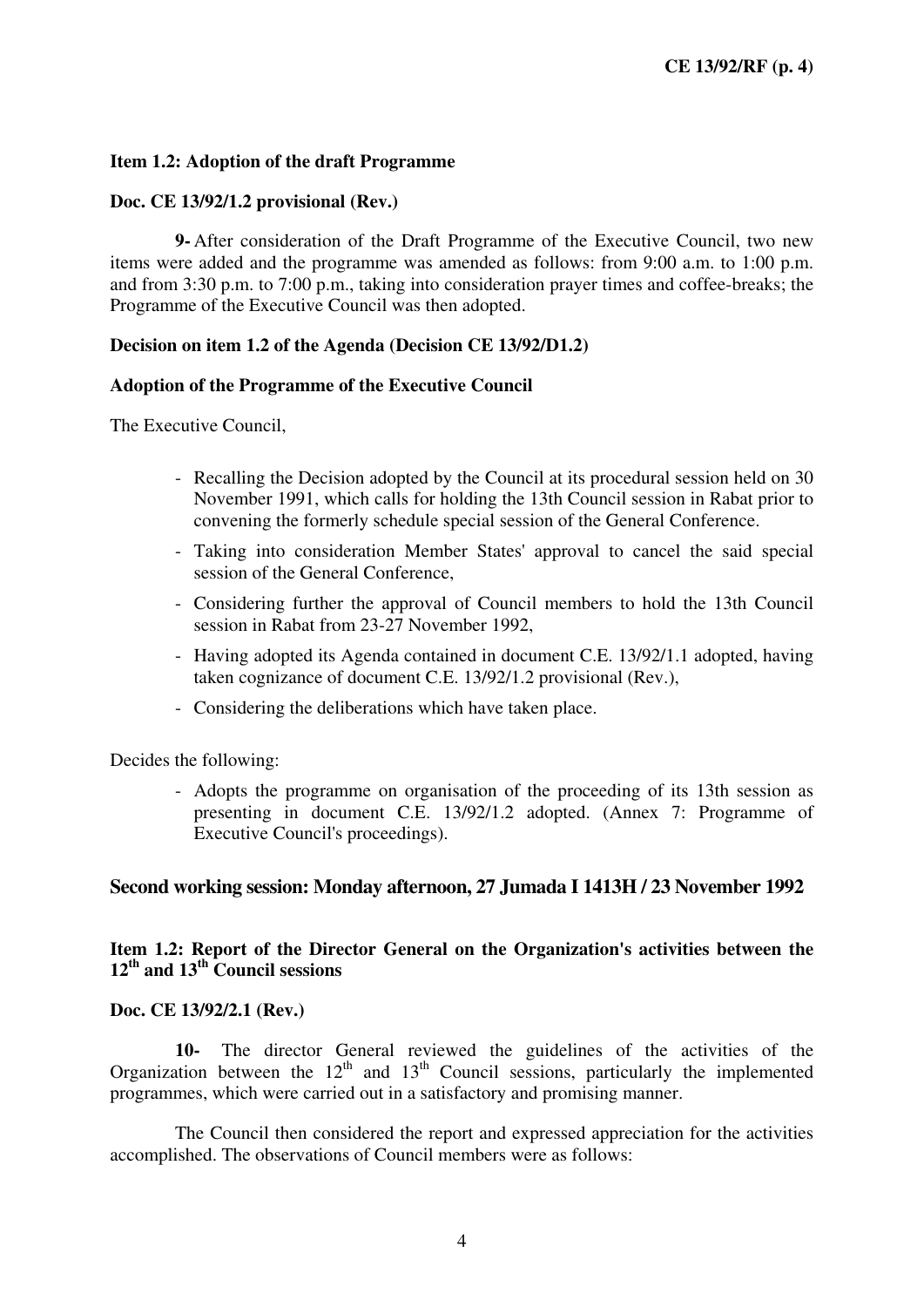- Consider the possibility of printing, publishing and translating university research papers and studies on Islamic culture and civilization.
- Provide Member States with the cooperation agreements that the Organization has concluded with other international and Islamic organizations and institutions.
- Supply Member States with copies of the Organization's publications.
- Support the idea of publishing a magazine on the child's culture.
- Consider alternative, feasible programmes in case adopted programmes of the present Action plan prove to be impossible to implement.
- Pay greater attention to programmes on teaching Arabic to non-Arabic speakers and facilitate the learning of Arabic in Member States and within Islamic communities.
- Invite the Director General to visit Member States with a view to expounding the Organization's noble mission and goals as well as its current financial situation.
- Consider the possibility of including in the report the actual cost of the activities carried out by the Organization. The number of beneficiaries as well as the problems and difficulties met by the General Director in order to overcome them.

After the discussions, the Council decided to adopt the said report and expressed appreciation for the efforts expanded by the Director General in implementing the programmes. It further called on him to pursue and set up those efforts in order to consolidate the Organization's role at international level and improve its relations with Member States.

# **Decision on item 2.1 of the Agenda: Report of the Director General on the Organization's activities between the 12th and 13th Council sessions (Decision CE 13/92/D 2.1)**

The Executive Council,

- In accordance with Article 20, parag. "d" of the Rules of Procedure of the Council,
- Having taken cognizance of document C.E 13-92/2.1 (Rev.), which contains the Report of the Director General on the Organization's activities between the  $12<sup>th</sup>$  and 13<sup>th</sup> Council Sessions,
- Having heard the presentation made by the Director General and his assistants,
- Taking into consideration the nature of the new phase into which the Organization has entered,
- Considering the deliberation which have taken place,

Decides the following:

**1-** Adopts the Report of the Director General on the Organization's activities between the  $12<sup>th</sup>$  and  $13<sup>th</sup>$  Council sessions, contained in document C.E. 13/92/2.1 (Rev.), and agrees to refer the said report to the General Conference for adoption,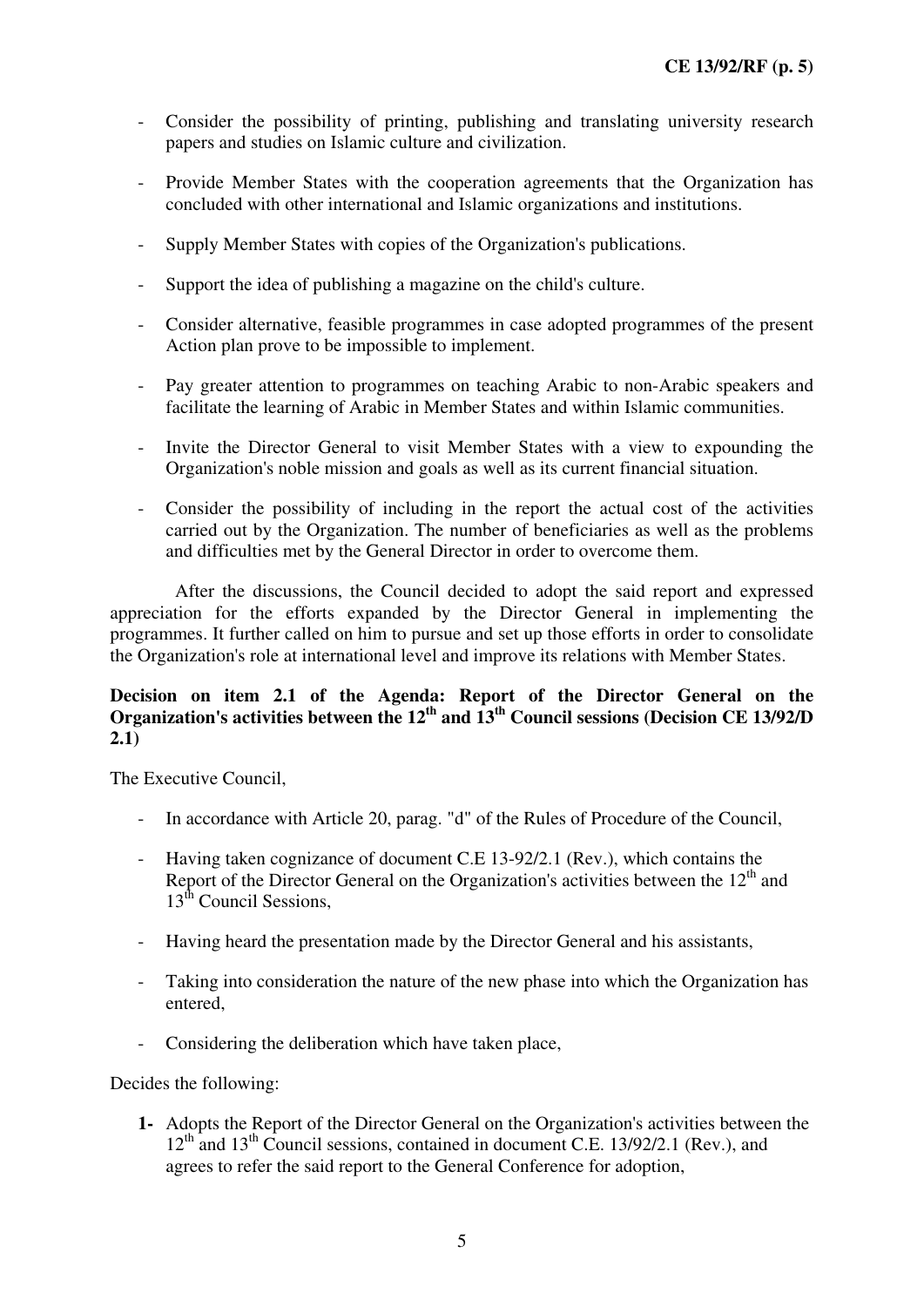- **2-** Requests the Director General to take into account the comments given by Council members,
- **3-** Commends the efforts made by the Director General in implementing the Organization's programmes, managing its affairs, emphasizing and highlighting its role at international level and consolidating its relations with Member States, and invites him to pursue and step up his efforts in this respect.

# **Item 2.2: Financial Report of the Director General and Closing Accounts for Financial Year 1991-1992**

#### **Doc. C.E. 13/92/2.2 Amended**

**11-** The Council resumed its activities and considered the document on the Financial Report of the Director General and Closing Accounts for Financial Year 1991-1992. The Director General made a brief presentation on the results of the financial year ending 30 June 1992, in items of income and expenditure. He indicated that the closing accounts were presented in two parts: the first one concerned the first semester of the financial year (July  $1<sup>st</sup>$ – December  $31<sup>st</sup>$ , 1991) and was part of the implementation of the previous three-year Action Plan 1988-1991, and the second part deals with the second semester of the same year (January 1<sup>st</sup> – June 30<sup>th</sup>, 1992) and was part of the implementation of the new three-year Action Plan 1991-1994.

As regards income, the Director General pointed out the significant improvement in the collection rate during the second semester of the financial year, although the pace of contribution settlement did not rise up to the required level likely to provide the Organization with all working means. As regards expenditures, the Director General indicated that the bulk of outlays was devoted to the Action Plan, with 72.40% of total expenditures, whereas expenditure on the remaining items represented a mere 27.60% of total expenditure and concerned salaries of administrative staff, operating costs and equipment.

#### **Third working session: Tuesday morning, 28 Jumada I 1413H / 24 November 1992**

#### **Item 2.2 (continued): Financial Report of the Director General and Closing Accounts for Financial Year 1991-1992**

#### **Doc. C.E. 13/92/2.2 Rev.**

**12-** The Council resumed consideration of the Financial Report of the Director General and Closing Accounts for Financial Year 1991-1992. The General Directorate provided the necessary clarifications regarding some questions raised by Council members. Discussion then focused on the following matters:

- Reasons for discontinuation of the Financial Control Committee's activities during Financial Year 1991-1992;
- Necessity to assess the financial performance of the Organization in the light of programme implementation results;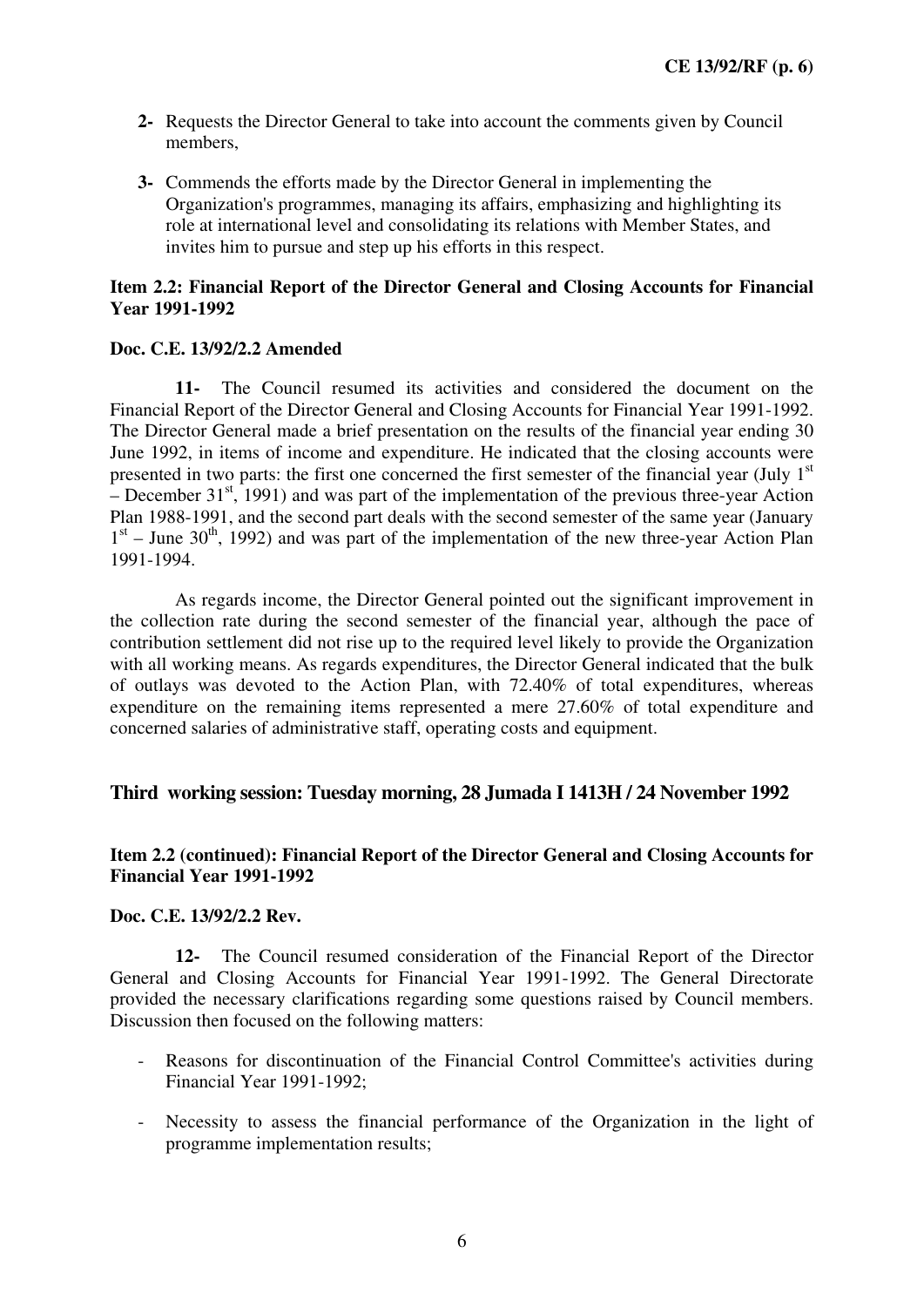- Consider the extent to which the Organization's financial regulations are consistent with general Islamic principles;
- Endeavour to introduce modern accounting systems in the Organization.

**13-** Concerning commencement of the Organization's financial year, the Director General indicated that the Organization was still faced with difficulties that hindered the normal conduct of its activities as well as the implementation of its programmes. He pointed out, in this regards, that the 3rd General Conference had referred this matter to the Committee it had set up to consider the Organization's statutory texts and internal regulations. The Committee had submitted its conclusions to the 4<sup>th</sup> General Conference which decided to refer the matter to the 3<sup>rd</sup> Special Session of the General Conference.

As the special session was not held, the Director General expressed his wish to hear the Council's opinion in this respect.

The debate revealed two points of views on the subject. The first suggested to empower the Director General to approach Member States in order to find out their opinion on the possibility of adopting January  $1<sup>st</sup>$  as commencement date of the financial year and, in case of approval by a two-third majority of Member States, the decision would be applied as of January  $1<sup>st</sup>$ , 1993.

The second view held that the matter be referred to the next General Conference for consideration and appropriate action.

**14-** The Council Chairman put the two proposals to vote. Voting results were as follows:

- First proposal: 22 members in favour
- Second proposal: 4 members in favour
- Abstentions: 5 members.

Upon discussions, the Council decided to refer the said report to the Financial Control Committee and approved the proposals of the Director General regarding commencement of the financial year, the dates of budget adoption and preparation of the financial reports. It also decided to empower the Director General to approach Member States and request them to determine their stance, in writing, regarding commencement of the Organization's financial year and to apply the said amendment upon securing the approval of two-thirds Member States. The Council further thanked the Director General for the financial control measures adopted.

#### **Decision on Item 2.2 of the Agenda**

# **Financial Report of the Director General and Closing Accounts for Financial Year 1991- 1992 (Decision CE 13/92/D. 2.2)**

The executive Council,

- In accordance with:
	- \* Articles 18 and 19 of the Charter,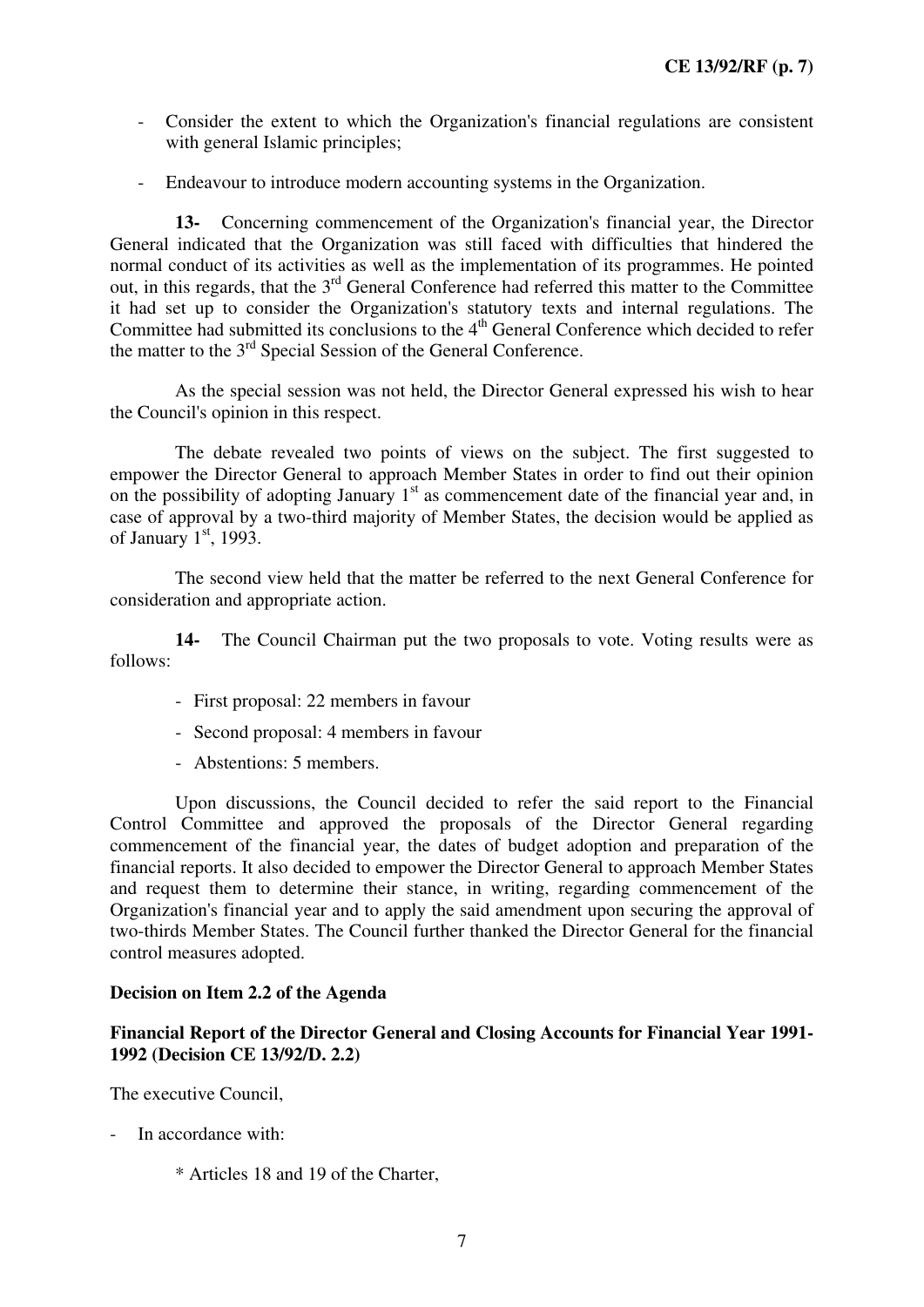\* Articles 15, 19 of the Financial Regulations, and

\* Article 20, parag. "e" and "f" of the Rules of Procedure of the Executive Council,

- Having taken cognizance of Doc. C.E. 13/92/2.2 Rev. containing the Financial Report of the Director General and the Closing Accounts for Financial Year 1991-1992,
- Having heard the presentation made by the Director General,
- Considering the deliberations which have taken place,

Decides the following:

**1-** Has taken cognizance of the Financial Report of the Director General and the Closing Accounts for Financial Year 1991-1992 and decided to refer the document to the Financial Control Committee which will refer it back to the  $14<sup>th</sup>$  Council session for approval prior to submitting it to the General Conference for adoption,

**2-** Approves the proposals of the Director General regarding the financial year and the dates of adoption of the budget by the General Conference as well as the dates of preparation of financial reports,

**3-** Mandates the Director General to write to Member States in order to request them to determine their stance, in writing, on changing the date of commencement of the Organization's financial year and to enforce this modification as from the date he obtains the approval of the two-thirds of Member States,

**4-** Thanks the Director General for carrying out the financial control measures as required by the General Conference in its Resolution C.G4/91/R. 5.3.

#### **Fourth working session: Tuesday afternoon, 28 Jumada I 1413H / 24 November 1992**

#### **Item 2.3: Audit Company's (Audigroup) Report for Financial Year 1991-1992**

# **Doc. C.E. 13/92/2.3**

**15-** The Director General made a brief presentation of the audit company's report for Financial Year 1991-1992 and indicated that the audit company (Audigroup) had been late in carrying out its work, which had made it impossible to send the financial report of the Director General and the closing accounts for financial Year 1991-1992 to the Council Members in due time. The Director General requested the Executive Council to take the measures it deemed appropriate regarding the said audit company as well as internal financial control measures. The deliberations of the Council considered the following questions:

- **1-** Possibility for the representative of the audit company to attend in order to answer the Council's queries and provide the necessary clarifications.
- **2-** The possibility of giving the Director General a mandate to select another audit company and inform the Council of his choice at its coming session or leaving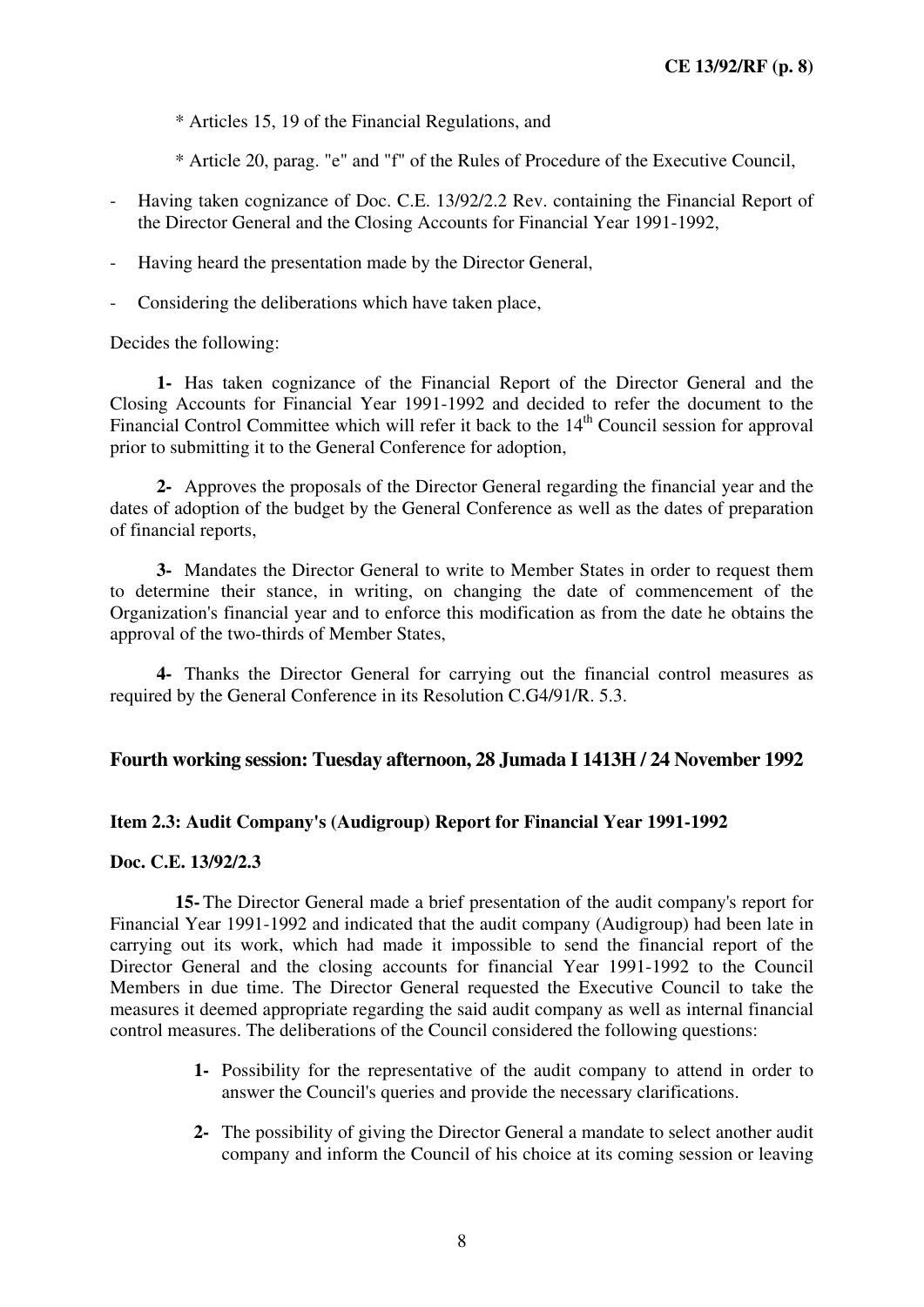it to proposed at the next session, in accordance with the Organization's Financial Regulations.

- **3-** Standardized presentation of the audit company's accounts and the Organization's accounts in dollars.
- **4-** Management of the stock and its accounts and recording them in the annual budget.

Having heard the clarifications given by the General Directorate, the Council requested the Director General to take due account of the recommendations and comments contained in the audit company's report, and adopted the following decision with regard to the audit company's (Audigroup) report for Financial Year 1991-1992:

#### **Decision on Item 2.3 of the Agenda**

## **Audit Company's (Audigroup) Report for Financial Year 1991-1992 (Decision CE 13/92/D. 2.3)**

The Executive Council,

- In accordance with Article 20 of the Financial Regulations,
- Having taken cognizance of Doc. C.E 13/92/2.3 containing the report of the audit company (Audigroup) on auditing the Organization's accounts for Financial Year 1991-1992,
- Having heard the report of the Director General on the performance of the audit company (Audigroup),
- Considering the deliberations which have taken place,

Decides the following:

- **1-** Refers the said report to the Financial Control Committee and invites the Committee to take it into consideration when preparing its report to be submitted to the Council;
- **2-** Empowers the Director General to choose a highly qualified and experienced audit company to audit the accounts of the Organization; to inform Council Members of his choice and of the contracts' terms of reference within two months after this session.

#### **Item 2.4: Report of the Director General on the situation of contributions and on redressing the Organization's financial situation**

#### **Doc. C.E. 13/92/2.4**

**16-** The Director General made a brief summary of his report in the situation of contributions and on redressing the Organization's financial situation. He indicated that only two countries has settled their contributions in full for Financial Year 1991-1992.

He pointed out that Member States' total arrears had reached **US\$ 48 907 036.05**, thus entailing a huge deficit for the Organization which adversely affected the tasks assigned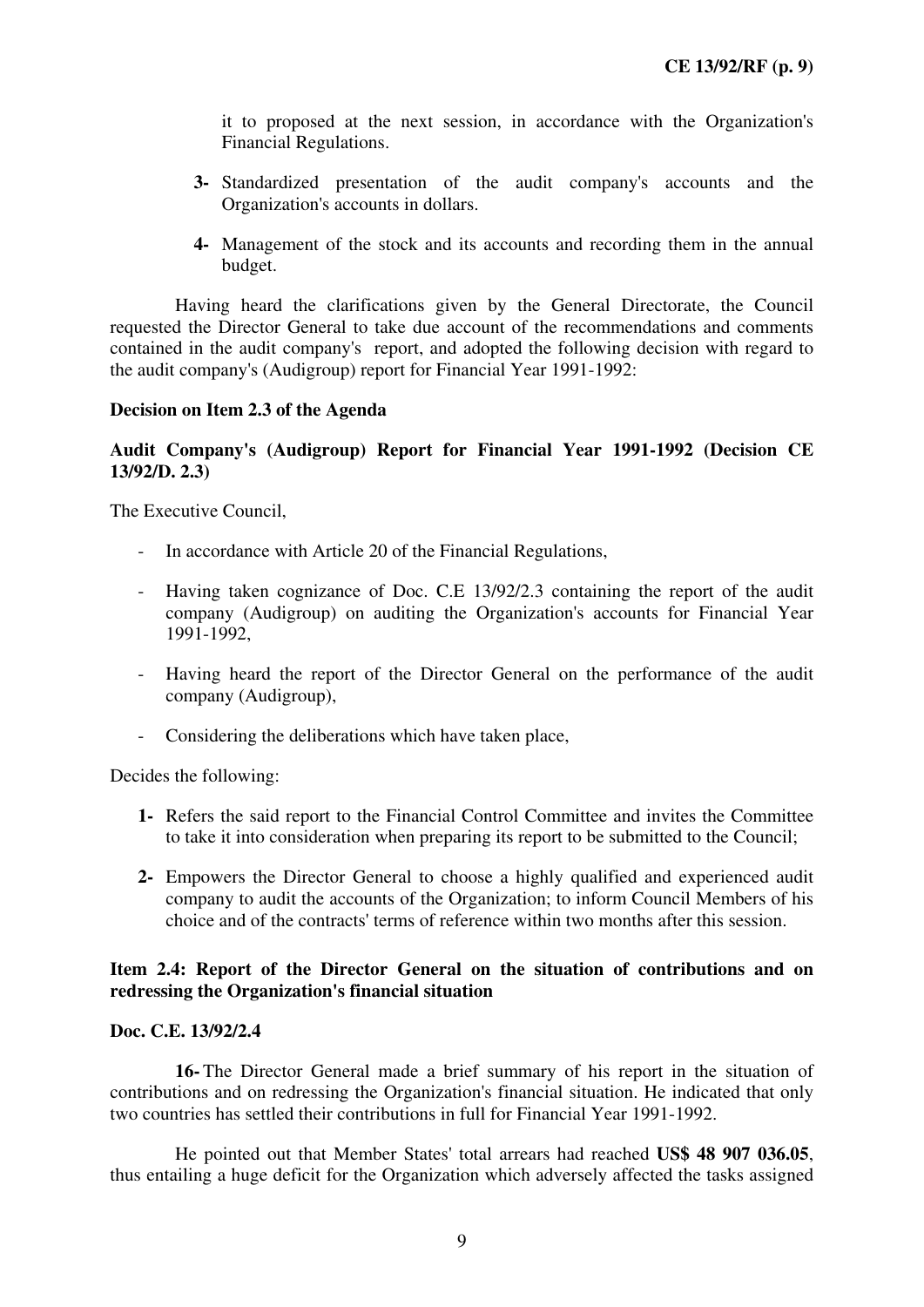to it. He requested the Council to take measures likely to help redress the situation caused by non-payment of Member States' contributions.

# **Fifth working session: Wednesday morning, 29 Jumada I 1413H / 25 November 1992**

# **Item 2.4 (continued): Report of the Director General on the situation of Member states' contributions and on redressing the financial situation of the Organization**

# **Doc. C.E. 13/92/2.4 Rev.**

**17-** The Council pursued consideration of the Director General's report on Member states' contributions and on redressing the Organization's financial situation. Some Council members emphasized the need to find out the reasons which prevented some Member states from paying their contributions and to identify the problems with which they were confronted, particularly the consequences of economic crises, war conditions and natural disasters.

**18-** In reply to a question on the conclusions of the Committee set up by the Council to study the issue of contributions and ways of redressing the Organization's financial situation, the Council Chairman gave some clarifications and read the various decisions taken by the Council in this regard at its two previous sessions. He recalled further the work discharged by the Committee, which submitted a report on the reasons which prevented some Member States from setting their contributions, and on the programme of visits that it had planned to make to Member States, especially to the affluent nations which had sizeable arrears. However, the Committee had had to stop its work because of the particular conditions in the Gulf region.

**19-** During the discussion, some Council members proposed a number of solutions to redress the Organization's financial situation, in particular:

- To consider the possibility of rescheduling the arrears owed by Member States while ruling out the possibility for the General Conference to exempt them from payment of these arrears,
- To call for assistance to be provide to needy Member States, especially in the field of education and teaching,
- To consider the possibility for Member States which have arrears to finance some of the activities of the Organization, and to deduct the costs from their accumulated arrears,
- To consider the possibility for some affluent Member States to settle the contributions of less affluent ones, in keeping with the principle of Islamic solidarity,
- To invite the Director General to establish contacts in order to visit some Member States with a view to urging the relevant authorities to pay their country's contributions to the Organization's budget,
- To consider the question of contributions at a high political level,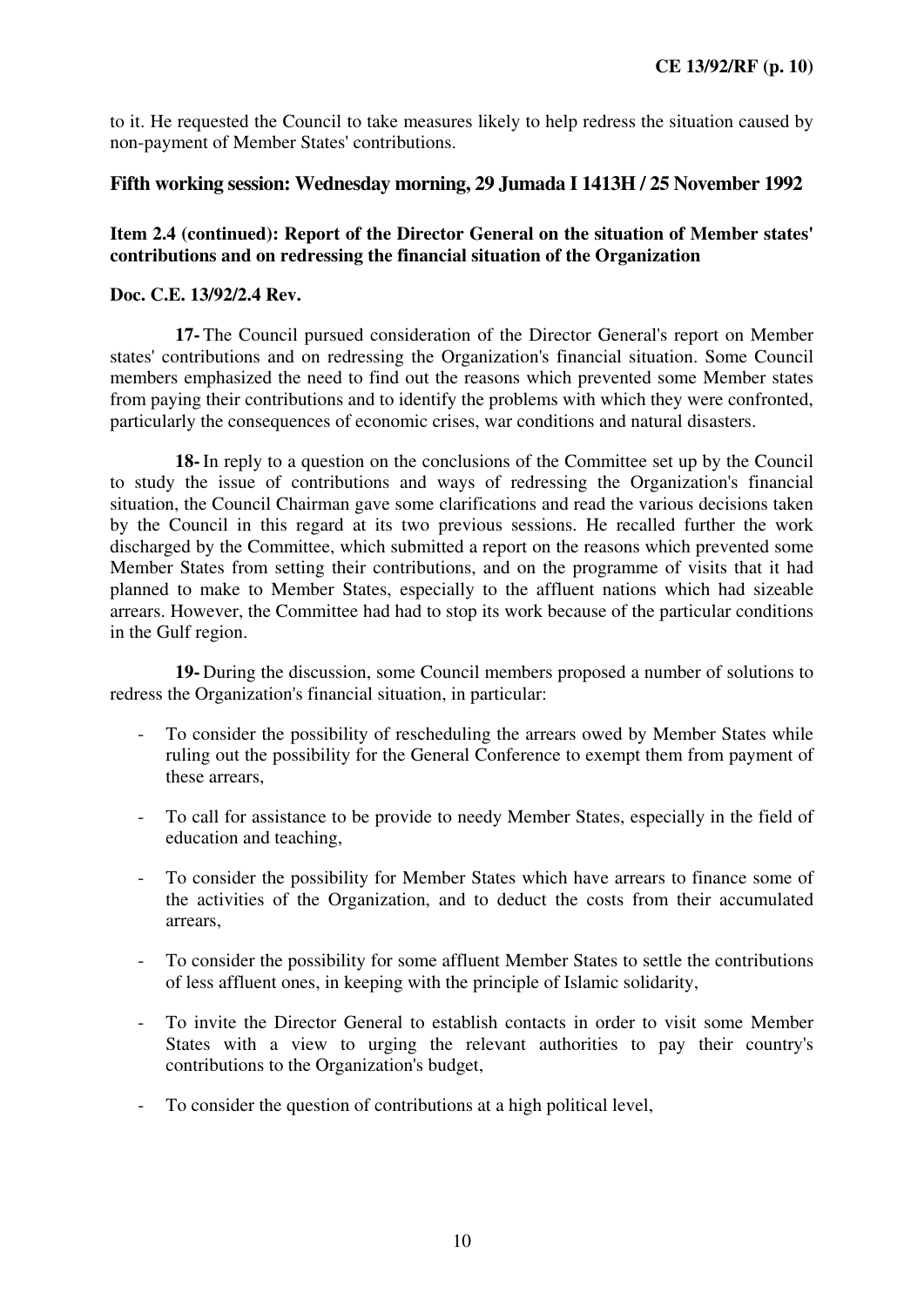- To reconsider the basis on which the Organization's budget was prepared in order to base it on realistic grounds, taking into consideration the economic and financial situation of Member States,
- To establish contacts with Islamic private financial institutions and Zakat funds to seek additional financial resources,
- To ask Council members to take the necessary steps with their own government in order to urge them to settle their contributions.

**20-** Some Council members indicated that the authorities concerned in their respective countries had taken the necessary measures to settle their contributions to the Organization's budget for the current financial year or some of their arrears soon. Those countries were: Burkina Faso, the Great Socialist People's Libyan Arab Jamahiriya, the State of Kuwait, the Republic of Mali and the Islamic Republic of Mauritania.

**21-** Two trends emerged from the discussion: the first calling on the Director General to undertake the necessary contacts with Member states in order to urge them to settle their contributions and to submit the results of his contacts to the next Executive Council session, the second suggested the setting up of a committee consisting of Council members to make the said contacts.

**22-** The Council adopted the first proposal, namely to mandate the Director General to make the necessary contacts with member states either through correspondence or by conducting talks with the ambassadors accredited each Council member assisted the Director General through contacting the relevant authorities for the settlement of contributions and arrears.

The Council then adopted the report of the Director General on the situation of contributions and on redressing the Organization's financial situation and adopted the following decision:

#### **Decision on Item 2.4 of the Agenda**

# **Report of the Director General on the situation of Member states' contributions to the Organization's budget and on redressing the Organization's financial situation**

#### **(Decision C.E. 13/92/2.4)**

The Executive Council,

- In accordance with Article 6 of the Financial Regulations,
- Having taken cognizance of Document C.E 13/92/2.4 (Rev.)
- Noting that the settlement pace of Member States' contributions was still beneath the accepted level, a fact which had a direct impact on the implementation of the Organization's various programme and activities,
- Recalling the decisions it had adopted previously, particularly:
	- Decision C.E. 11/90/D2.3, and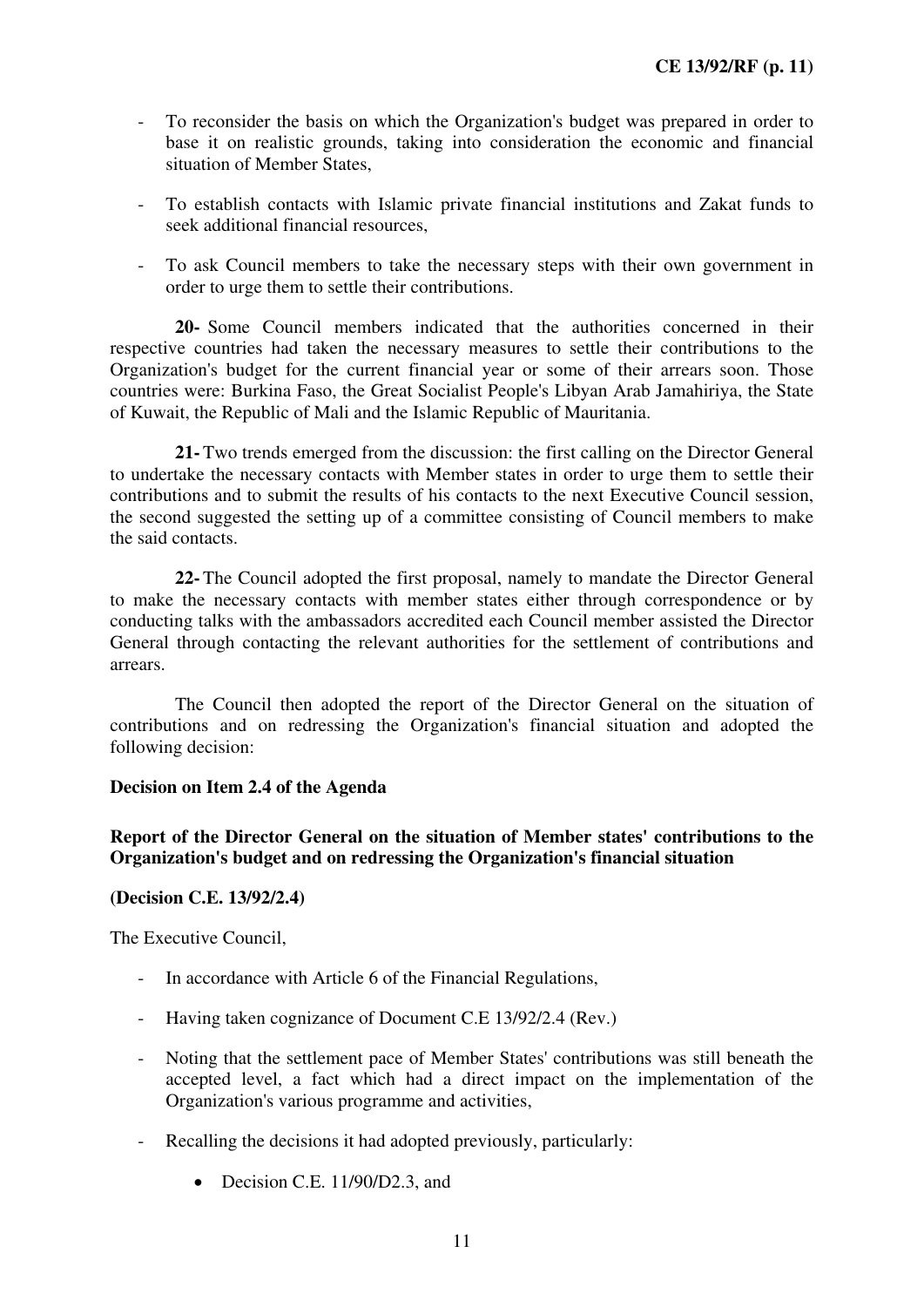- Decision C.E. 12/91/D2.4
- Considering the deliberations which had taken place,

Decides the following:

- **1-** Adopts the report of the Director General on the Situation of Member states' contributions to the Organization's budget for financial year 1991-1992, contained in document C.E. 13/92/2. (Rev.), and invites him to refer it to the General Conference;
- **2-** Requests the Director General to undertake the necessary contacts, including correspondence with the relevant parties in Member states and direct contacts with their embassies in the seat-country. The Director General may, as and where necessary, visit these countries with a view to inducing them to honour their financial obligations towards the Organization. He shall submit a report on the outcome of his initiatives to the next session of the Executive Council;
- **3-** Calls on the members of the Executive Council, each in his respective country, to support the efforts of the Director General in this respect;
- **4-** Calls on the Director General to make the necessary contacts, with the Executive Council member concerned in each case, with a view to considering the possibility for well-to-do Member States to contribute to the settlement of the contributions of less affluent, arrear-ridden countries, either directly or through implementation of activities falling under the Organization's fields of competence;
- **5-** Calls the Director General to consider the possibility for the Member States concerned to settle part of their arrears through financing the implementation of some activities within the framework of the Islamic Organization's fields of competence on the understanding that such financing would be considered part of their contributions; calls further on the Director general to lay down a detailed plan in this respect in cooperation with the Member States concerned;
- **6-** Calls the Director General to investigate further financing sources from among Islamic finance institutions, especially the Islamic Development Bank, private financing bodies and Zakat institutions;
- **7-** Thanks the Director General for the initiatives undertaken at the level of some Member States which led to the improvement of the Organization's financial situation;
- **8-** Thanks the Member States which regularly settle their contributions and requests them to continue to do so; calls on the other Member States to promptly settle their contributions to the Organization's budgets in order to enable it to carry out its civilizational mission in the best way;
- **9-** Calls on the Member States which challenge their contribution rates to continue to settle their contributions according to the rates adopted by the Organization's General Conferences and invites the Director General to place this matter on the agenda of the fifth General Conference session for action.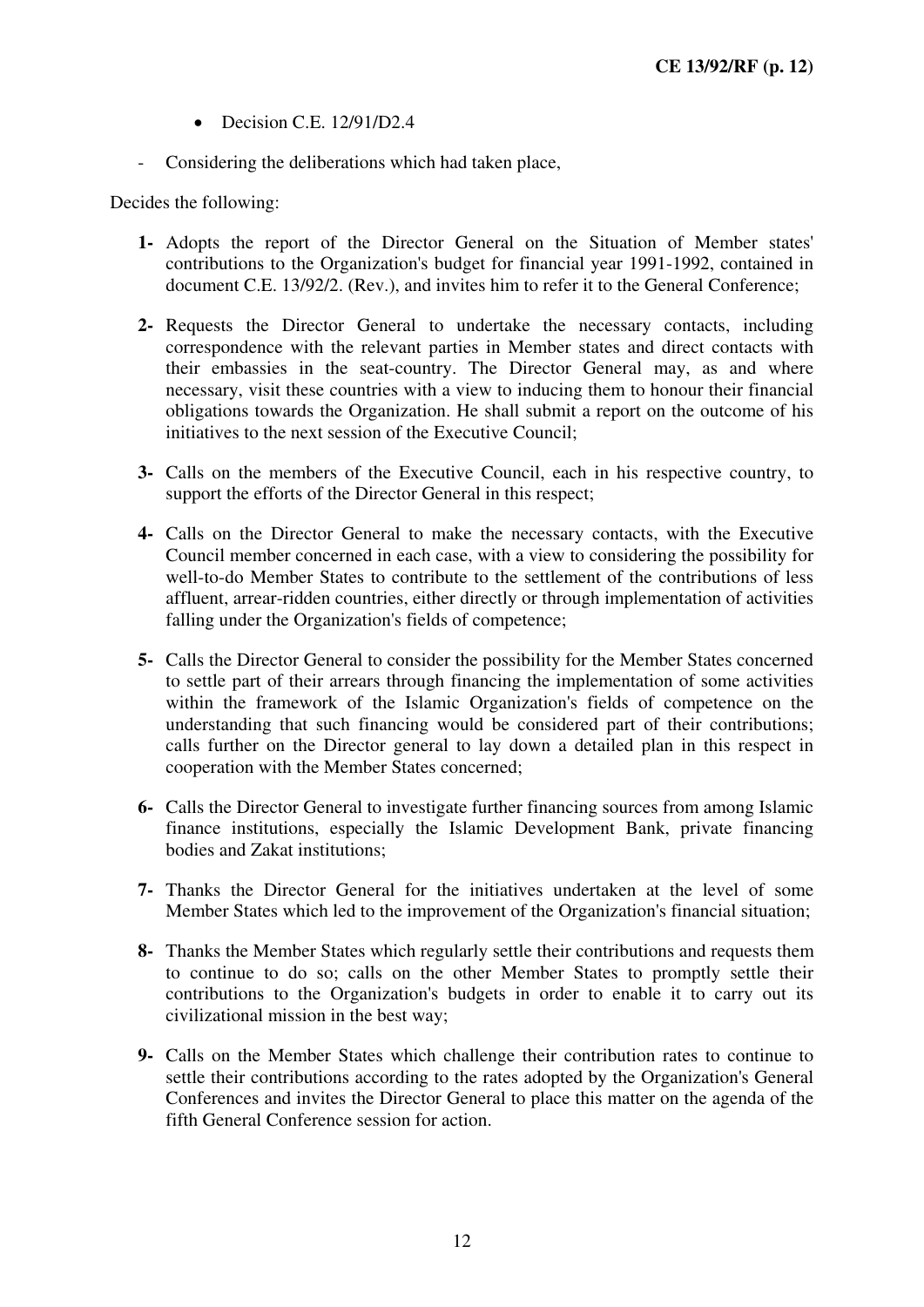#### **Item 3.1: Draft amendments to the Personnel Regulations**

#### **Doc. C.E. 13/92/3.1 Rev.**

**23-** The Director General took the floor and recalled the provisions of the Rules of Procedures of the Executive Council and the Personnel Regulations which empowered the Council to amend the Personnel Regulations. He indicated that practical experience mandated the revision of these regulations for the sake of clarify and applicability. He said that the draft amendments proposed were in line with the regulations enforced by similar organizations, in particular the Organization of the Islamic Conference, and did not differ considerably from the proposals made by the Committee set up by the General Conference to revise the Organization's Charter and internal regulations of the Organization.

**24-** Some Council members then raised some legal questions pertaining to draft amendments, particularly the possibility for the Council to amend the Personnel Regulations after submission by the General Conference Committee of its proposals to the Fourth General Conference. The second point which was raised concerned the extent to which the proposed amendments were consistent with the Charter which was the supreme statutory text of the Organization, and their conformity with the regulations in force in similar organizations.

**25-** Council members then discussed the extent to which the Rules of Procedure of the Executive Council and the Personnel Regulations empowered the Council to amend the Personnel Regulations, on the one hand, and inquired, as well; about the enforcement date of the said amendments, if adopted. In this respect, two legal interpretations were made of Article 127 of the Personnel Regulations: the first held that enforcement was subject to adoption of the amendments by the General Conference, whereas the second considered it possible to enforce them immediately after their adoption by the Council at its current session.

#### **Sixth working session: Wednesday afternoon, 29 Jumada I 1413H/25 November 1992**

#### **Item 3.1 (continued): Draft amendments to the Personnel Regulations**

#### **Doc. C.E. 13/92/3.1 Rev.**

**26-** The Council resumed consideration of the draft amendments to the Personnel Regulations proposed by the Director General. Upon discussion, the following amendments were adopted:

#### **Chapter I:**

- **Article 1**: The Proposal of the Director General was adopted in addition to retaining alphabetical letters instead of numbers for the classification of paragraphs. Paragraph "h" (former 8) was redrafted as follows: "to furnish a certified copy of each title or diploma he holds before the appointment letter is issued".

- Adoption of **Article 2** as proposed by the Director General;

- Adoption of **Article 3** as proposed by the Committee of the Third General Conference;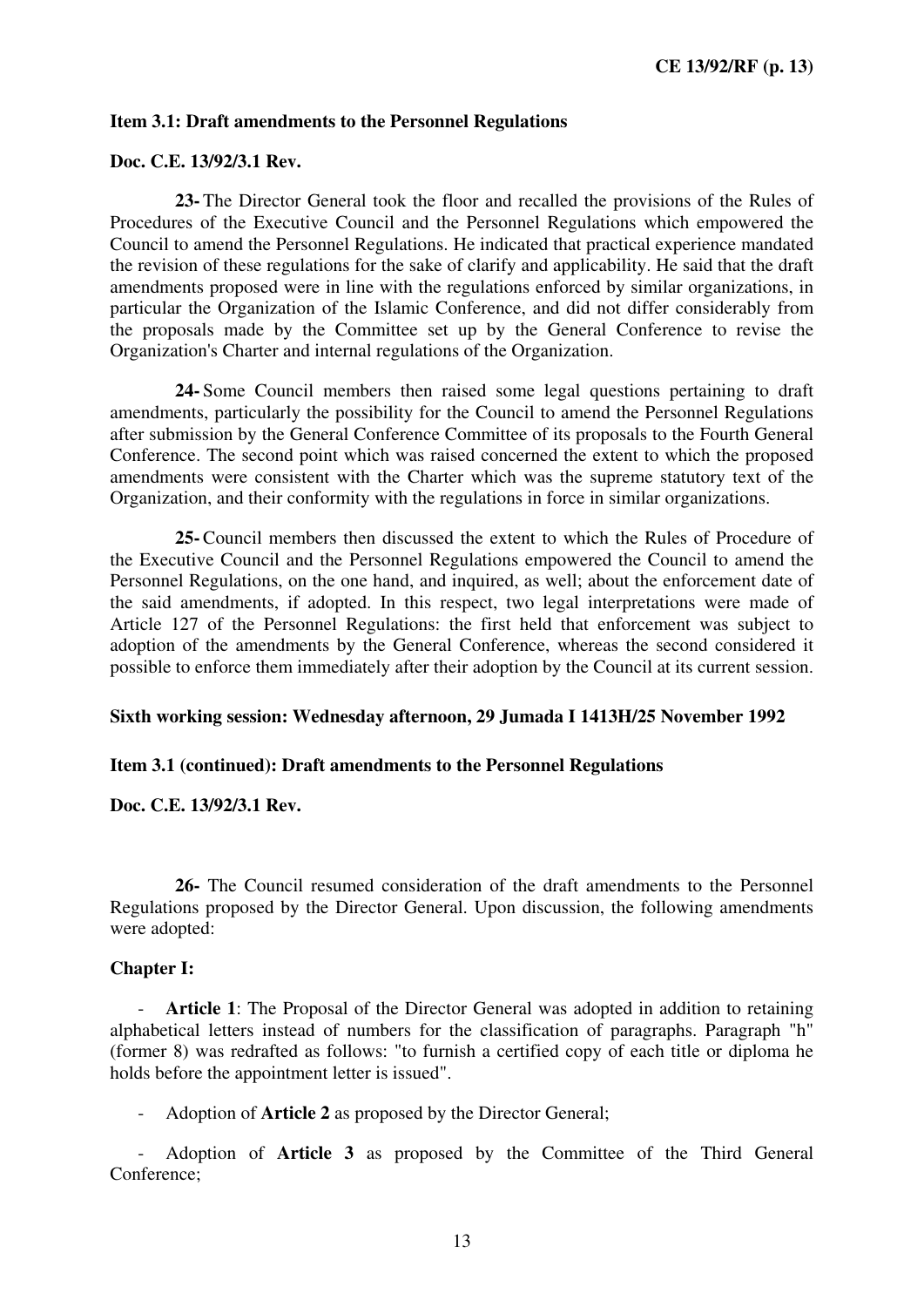- Adoption of **Article 4** proposed by the Committee of the Third General Conference and redrafted as follows: "Before receiving his appointment and assignment, the selected candidate shall keep himself at the entire disposal of the Islamic Organization. In case he refuses to join his post, he shall, after notification, be considered non-consenting and therefore crossed off the list of accepted candidates".

Adoption of **Article 5, 6, 7** and **8** as proposed by the Committee of the Third General Conference.

# **Chapter II:**

- Adoption of **Article 9** as proposed by the Director general;

- **Article 10**: Upon discussion of the amendment to this article proposed by the Committee set up by the Third General Conference and that of the Director General, the two proposals were put to the vote. The Director General's proposal was adopted as follows:

- 18 votes for the proposal of the Director General.
- 4 votes for the proposal of the Committee set up by the Third General Conference.
- 5 abstentions.
- Adoption of **Article 11** as proposed by the Director General;

- Adoption of **Article 12** proposed by the Committee of the Third General Conference upon redrafting it as follows:

"A staff member shall be considered to be confirmed after he has completed his probation period and received a confirmation decision signed by the Director General, or the person whom he delegates, specifying the staff category to which he belongs".

- Adoption of **Article 13** as proposed by the Director General.

# **Seventh working session: Thursday morning, 30 Jumada I 1413H / 26 November 1992**

#### **Item 3.1 (continued): Draft amendments to the Personnel Regulations**

**27-** The Council pursued consideration of the draft amendments to the Personnel Regulations. It heard the comments of Council members on the proposed amendments as well as the explanations of the Director General thereon. Following deliberations, the Council set up a Committee composed of three members (Malaysia for the Asian group, Niger for the African group and Bahrain for the Arab group) to examine the item on the personnel salary scale.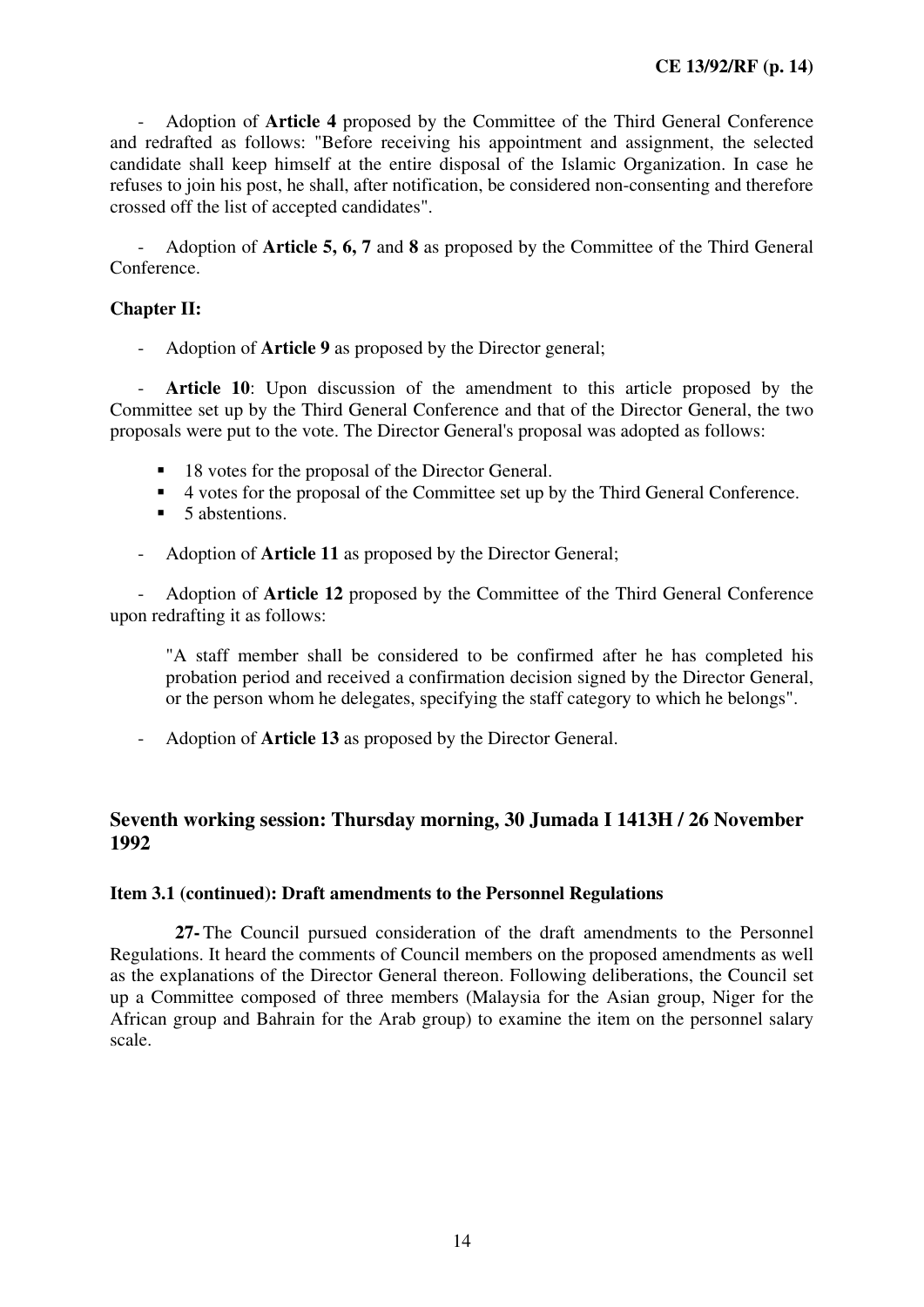# **Eighth working session: Thursday afternoon, 30 Jumada I 1413H / 26 November 1992**

## **Point 3.1 (continued): Draft amendments to the Personnel Regulations**

**28-** The Council pursued its proceedings in camera to consider the remaining articles of the Personnel Regulations. Following extensive deliberations, the following amendments were adopted:

# **Chapter III**

- Adoption of **Article 14** as proposed by the Committee of the Third General Conference;

- Adoption of Article 15 as proposed by the Director General;

- Adoption of **Articles 16, 17, 18, 19, 20, 21** and **22** as proposed by the Committee of the Third General Conference;

- Adoption of **Article 23** as proposed by the Director General;

- Adoption of **Articles 24, 25** and **26** as proposed by the Committee of the Third General Conference.

# **Chapter IV**

- Adoption of **Articles 27, 28** and **29** as proposed by the Committee of the Third General Conference;

- Adoption of **Article 30** as proposed by the Director General;

- Adoption of **Article 31** proposed by the Director General upon redrafting it as follows:

"The Director General shall be provided with furnished accommodation. As for the Deputy Directors General, they shall receive an annual housing allowance equal ti three months' base salary.

- the base salary of two months for the staff of categories 1, 2, 3 and 4;
- the base salary of three months for staff category 5.

This allowance shall be paid on a monthly basis".

- Adoption of **Articles 32, 33, 34, 35, 36, 37, 38, 39, 40, 41, 42, 43, 44, 45, 46, 47, 48, 49, 50, 51, 52, 53, 54, 55** and **56** as proposed by the Committee of the Third General Conference;

- Adoption of **Articles 57, 58, 59, 60** and **61** as proposed by the Director General;

- Adoption of **Article 62** as proposed by the Committee of the Third General Conference;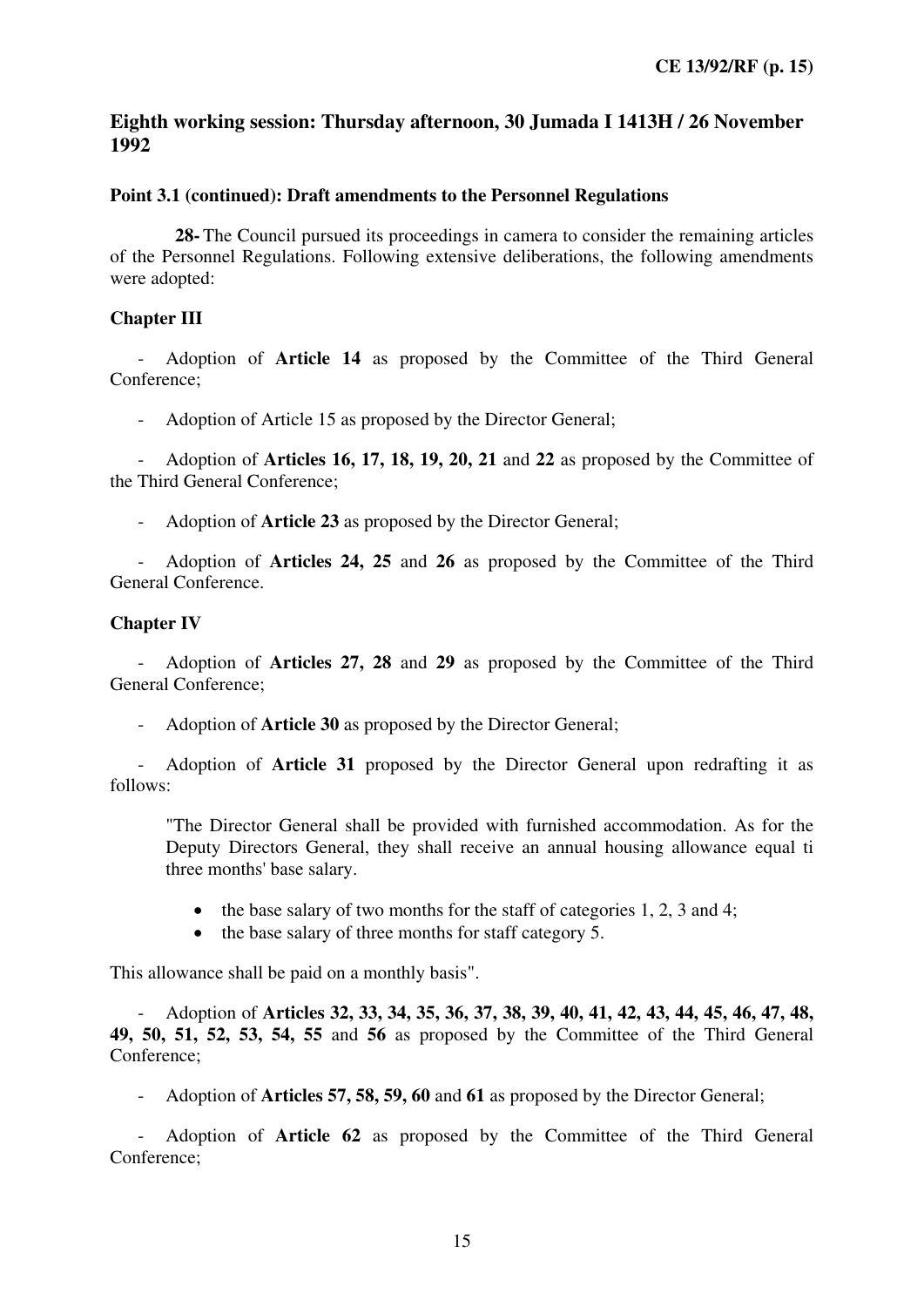- Adoption of **Articles 63** and **64** as proposed by the Director General;

- Adoption of **Articles 65, 66** and **67** as proposed by the Committee of the Third General Conference.

## **Chapter V**

- Adoption of **Articles 68, 69, 70** and **71** as proposed by the Committee of the Third General Conference;

- Adoption of **Articles 72** as proposed by the Director General;

- Adoption of **Articles 73, 74, 75, 76, 77, 78, 79, 80** and **81** as proposed by the Committee of the Third General Conference;

- Adoption of **Article 82** proposed by the Committee of the Third General Conference upon redrafting the last paragraph as follows:

"For pilgrimage to the Holy Places within a 30 day-period. This leave shall be granted only once during a staff member's career at the Islamic Organization".

- Adoption of **Articles 83, 84, 85, 86** and **87** as proposed by the Committee of the Third General Conference.

#### **Chapter VI**

- Adoption of **Article 88** proposed by the Director General upon redrafting the beginning of the article as follows:

"At the end of each year, …"

- Adoption of **Article 89** proposed by the Director General upon redrafting it as follows:

"The evaluation is to be made known to the staff member concerned, coupled with observations in his performance."

- Adoption of **Articles 90, 91** and **92** as proposed by the Committee of the Third General Conference;

- Adoption of **Articles 93** as proposed by the Director General;

- Adoption of **Articles 94, 95** and **96** as proposed by the Committee of the Third General Conference;

- Adoption of **Articles 97** and **98** as proposed by the Director General;

- Adoption of **Article 99** proposed by the Director General upon redrafting it as follows: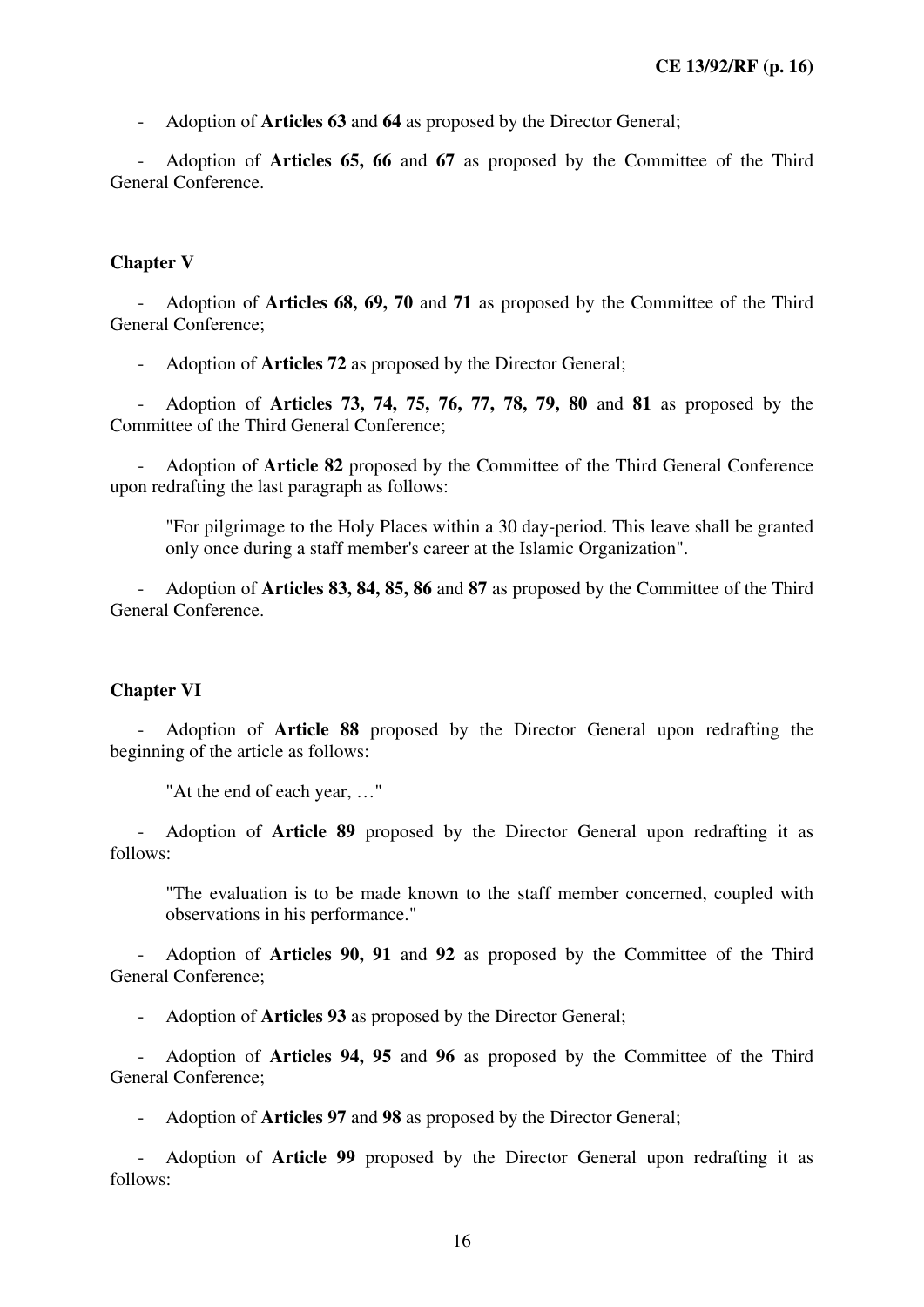"The Committee shall be composed of a Chairman, to be appointed by the Director General, of the official in charge of administrative and financial affairs, of the legal consultant and of elected members, each representing one staff category."

- Adoption of **Articles 100, 101** and **102** as proposed by the Committee of the Third General Conference.

# **Ninth working session: Friday morning, 1 Jumada II 1413H / 27 November 1992**

# **Item 6.1 of the Agenda: Date and venue of the 14th session of the Executive Council**

#### **Doc. C.E. 13/92/D.D. 6.1**

**29-** The Council started its proceedings in camera by appointing the following decision on the  $14<sup>th</sup>$  session of the Executive Council:

#### **Decision on Item 6.1 of the Agenda**

# **Date and venue of the 14th Council Session (Decision CE 13/92/D6.1)**

The Executive Council,

- In accordance with Article 9 of the Rules of Procedure of the Council,
- Considering the deliberations which have taken place,

Decides the following:

- Decides to hold its  $14<sup>th</sup>$  session in Rabat in the second half of November 1993.

#### **Item 3.6 of the Agenda: Election of Financial Control Committee members**

#### **Doc. C.E. 13/92/3.6**

**30-** The Council then elected the Financial Control Committee members and adopted the following decision in this respect:

#### **Decision on Item 3.6 of the Agenda**

## **Election of Financial Control Committee members (Decision C.E. 13/92/3.6)**

#### **The Executive Council,**

- In accordance with:
	- •Article 19 of the Charter,
	- •Article 24 of the Financial Regulations,
	- •Article 20, paragraph "b", of the Rules of Procedure of the Council,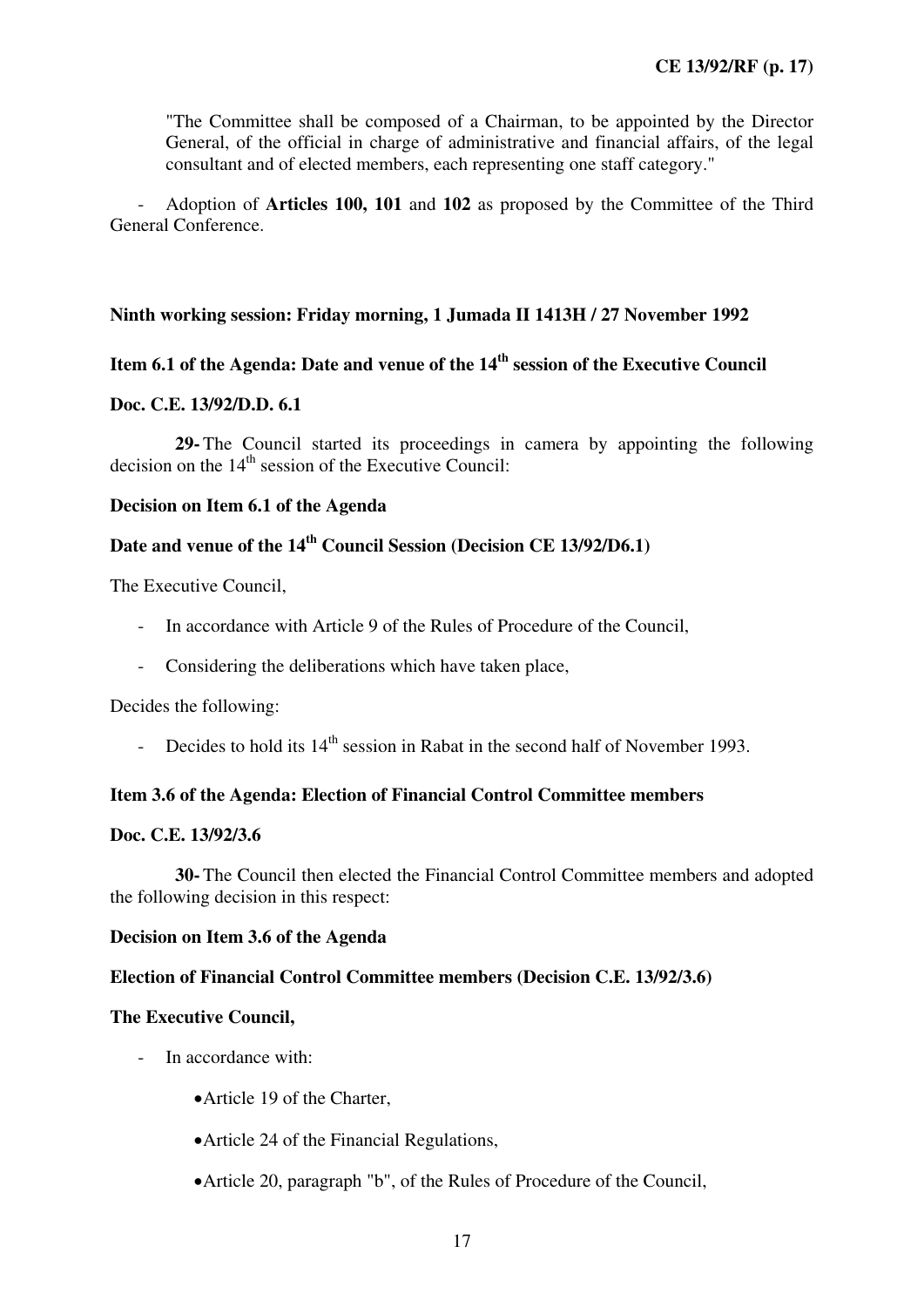- Bearing in mind the suspension of the Committee's work from  $1<sup>st</sup>$  June 1991 to 31 $<sup>st</sup>$ </sup> July 1992,
- Having heard the explanations of the Director General in this respect,

Decides the following:

- **1-** Elects the following Member States for membership in the Financial Control Committee<sup>.</sup>
	- •Bahrain
	- •Bangladesh
	- •Sierra Leone
	- •Mali
	- •Yemen
- **2-** Invites these Member States to nominate their representatives to this Committee provided they have the expertise and competence required in this field;
- **3-** Invites the Director General to convene the committee's annual meetings in suitable times;
- **4-** Invites the Committee members to discharge their work and submit their reports in the light of the Charter and regulations in force.

#### **Item 3.1: Draft amendments to the Personnel Regulations**

**31-** The Council resumed its consideration of the draft amendments to the Personnel Regulations and heard the recommendations made by the tripartite Committee set up to consider the proposed monthly salary scale of staff members; these recommendations were as follows:

- To adopt the scale proposed by the Director General, provided the salaries of category 5 were amended as follows:
	- $\bullet$ A<sub>1</sub> starting from 324 dollars
	- $\bullet$  A<sub>2</sub> starting from 156 dollars
	- $\bullet$  A<sub>3</sub> starting from 128 dollars
- To apply the said scale to future staff members while enforcing the old scale for the incumbent staff members.

A Council member suggested that the scale proposed by the Director General be applied to the special category and to categories 1, 2, 3 and 4 while maintaining the old scale for category 5.

The Council voted on the tripartite Committee's recommendations and on the Council member's proposal. The results of the vote were as follows: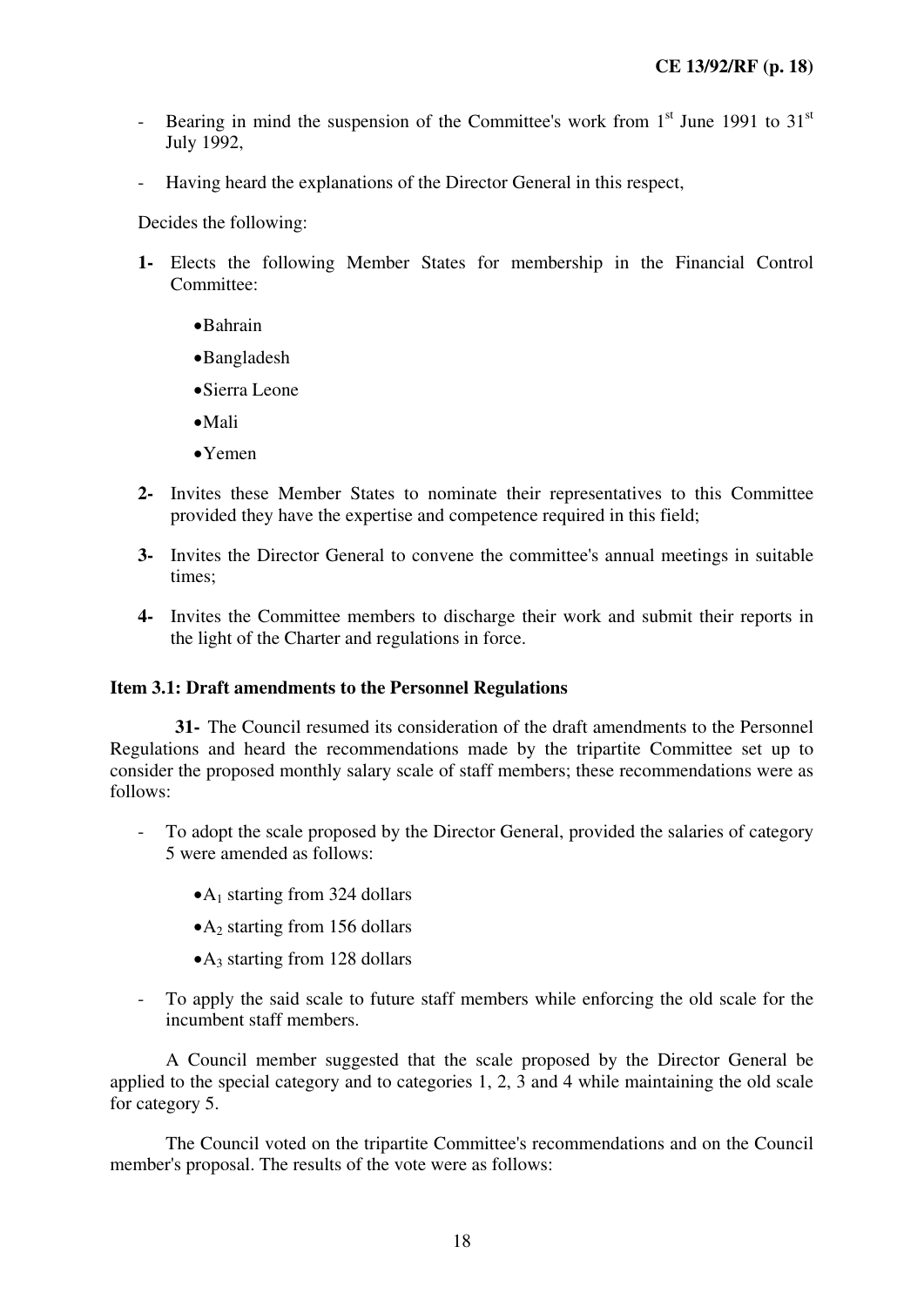- 25 votes in favour of the Committee's recommendations,
- 5 votes in favour of the Council member's proposal,
- 1 abstention.

The tripartite Committee's recommendations were adopted.

**32-** The Council pursued its consideration of the Director General and the viewpoint expressed by Council members, the council adopted the following amendments:

# **Chapter VII**

- Change the title of **Chapter VII** as follows: Disciplinary measures;

- Adoption of **Articles 103** and **104** as proposed by the Committee of the Third General Conference;

- Adoption of **Article 105** proposed by the Director General upon redrafting it as follows: " Disciplinary measures shall consist of …"

- Adoption of **Articles 106** and **107** as proposed by the Committee of the Third General Conference;

- Adoption of **Article 108** as proposed by the Director General;

- Adoption of **Articles 109, 110, 111** and **112** as proposed by the Committee of the Third General Conference;

# **Chapter VIII**

- Adoption of **Articles 113** and **114** as proposed by the Committee of the Third General Conference;

- Adoption of **Article 115** as proposed by the Director General;

- Adoption of **Article 116** proposed by the Director General upon adding the following to paragraph "b": "The Director General may extend the term of office for a period not exceeding two years if he deems that continuation of the staff member's services are of benefit to the Organization".

- Adoption of **Article 117** as proposed by the Director General;

- Adoption of **Article 118** as proposed by the Committee of the Third General Conference;

- Adoption of **Article 119** as proposed by the Director General;

- **Article 120** proposed by the Committee of the Third General Conference and **Article 120** proposed by the Director General were put to the vote.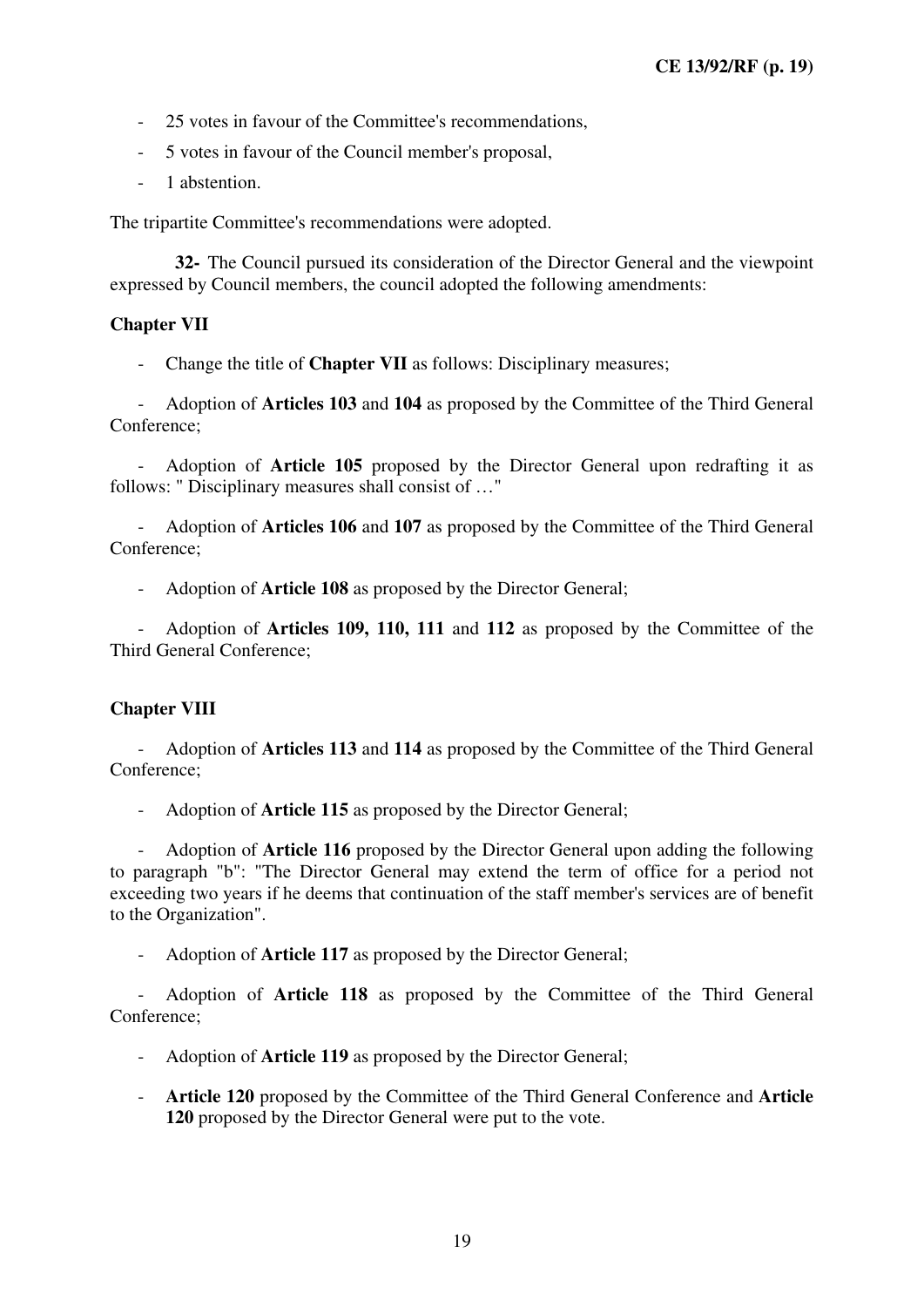The results of the vote were as follows:

- •23 votes in favour of the article proposed by the Director General,
- •3 votes in favour of the article proposed by the Committee set up by the Third General Conference,
- •2 abstentions.

- Adoption of **Article 121** proposed by the Director General upon redrafting it as follows:

"When a staff member's services are terminated as a result of post reduction due to exceptional and compelling circumstances, the staff member shall receive compensation to be determined according to a scale governing all cases, to be proposed by the Director General to the Executive Council."

- Adoption of **Article 122** as proposed by the Director General.

#### **Chapter IX**

The title of this chapter was changed as follows: "Transitional and General Provisions".

- Adoption of **Article 123** as proposed by the Director General;

- Adoption of **Articles 124, 125** and **126** as proposed by the Committee of the Third General Conference;

- Adoption of **Article 127** proposed by the Committee of the Third General Conference upon redrafting it as follows:

"The Executive Council may amend the present Regulations upon recommendation of the Director General. The Director General shall enforce the said amendments upon their adoption by the Executive Council until the amendments are ratified by the General Conference."

#### **Tenth working session: Friday afternoon, 1 Jumada II 1413H / 27 November 1992**

#### **Item 3.1 (continued): Draft amendments to the Personnel Regulations**

**33-** The Council resumed its proceedings in camera. It adopted an additional article proposed by a Council member, under **Chapter IX**, bearing number **128**. This article stipulates the following:

"The current Regulations shall apply to the incumbent staff apply to the incumbent staff so long as they General Conference. It becomes **Article 129**."

The Council ended discussions of this item by adopting the following decision: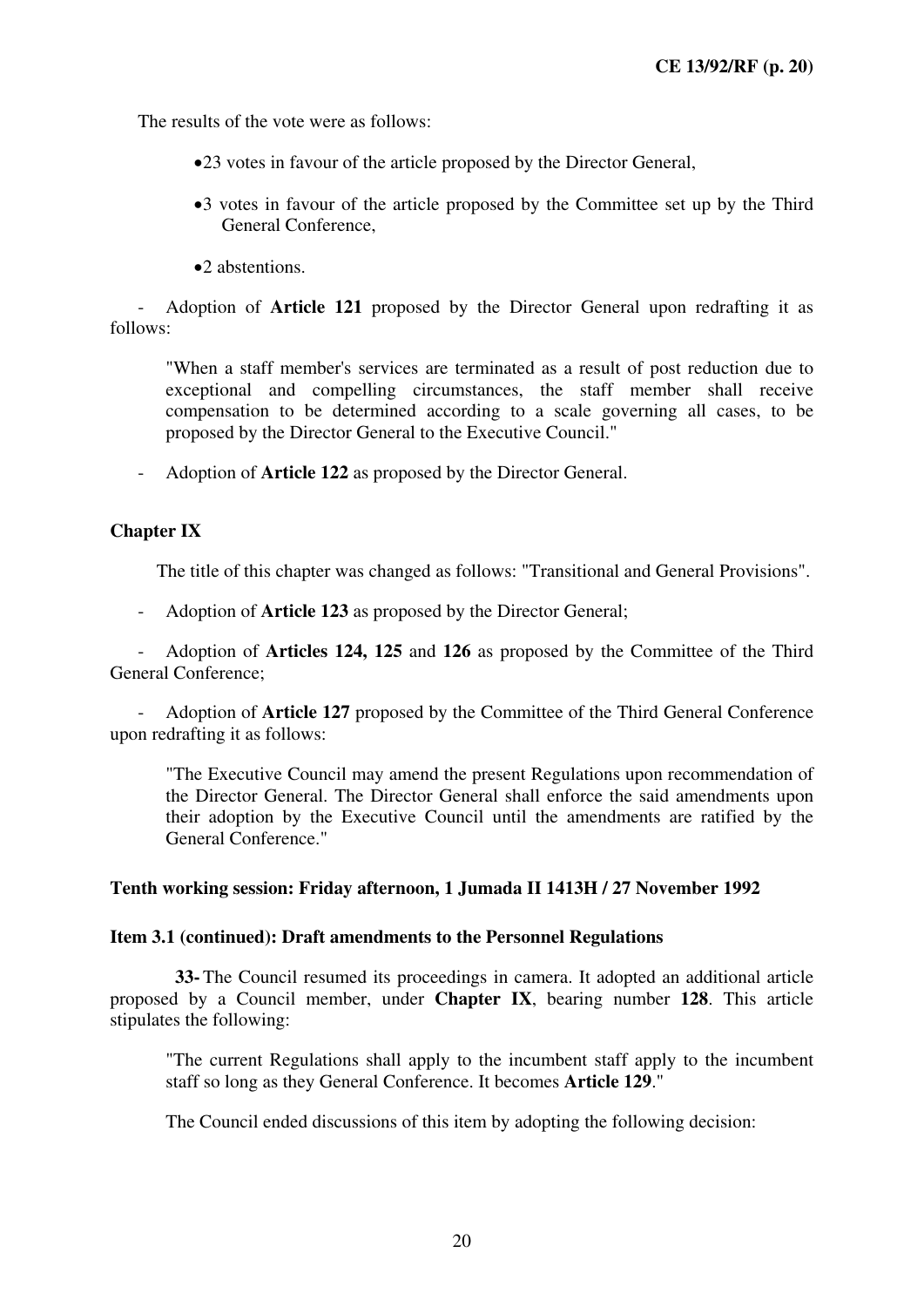# **Decision on Item 3.1 of the Agenda**

## **Draft amendments to the Personnel Regulations (Decision C.E 13/92/D. 3.1)**

The Executive Council,

- In accordance with:
	- Article 127 of the Personnel Regulations, by virtue of which the Council is entitled to amend these regulations upon a proposal by the Director General, pending adoption of this amendment by the General Conference,
	- Article 128 of the Personnel Regulations, by virtue of which the Director General is entitled to take the necessary complementary measures between the two Council sessions provided that he submit to the Council for approval,
	- Article 20, paragraph "k" of the rules of Procedure of the executive Council, which makes it possible for the Council to amend the Personnel Regulations is emerging situations pending adoption of the amendment by the General Conference,
- Having taken cognizance of Document C.E 13/92/3.1 (Rev.) containing both the amendments of the Committee set up by the 3<sup>rd</sup> General Conference to revise the Charter and internal regulations and the amendments of the Director General,
- Noting that the amendments of the Director General are aimed at optimizing administrative and financial control measures in pursuance of the General Conference Resolution C.G 4/91/R 5.3,
- Having heard the presentation of the Director General,
- Considering the deliberations which have taken place,

Decides the following:

- Adopts the amendments to the Personnel Regulations as contained in the enclosed document and calls on the Director General to submit them to the General Conference for adoption. (Annex 8: Personnel Regulations as amended and adopted by the Council).

#### **Item 3.2: Draft amendments to the Financial Regulations**

#### **Doc C.E 13/92/3.2 Rev.**

**34-** The Council took cognizance of the document and decided to place it on the Agenda of the  $14<sup>th</sup>$  Council session.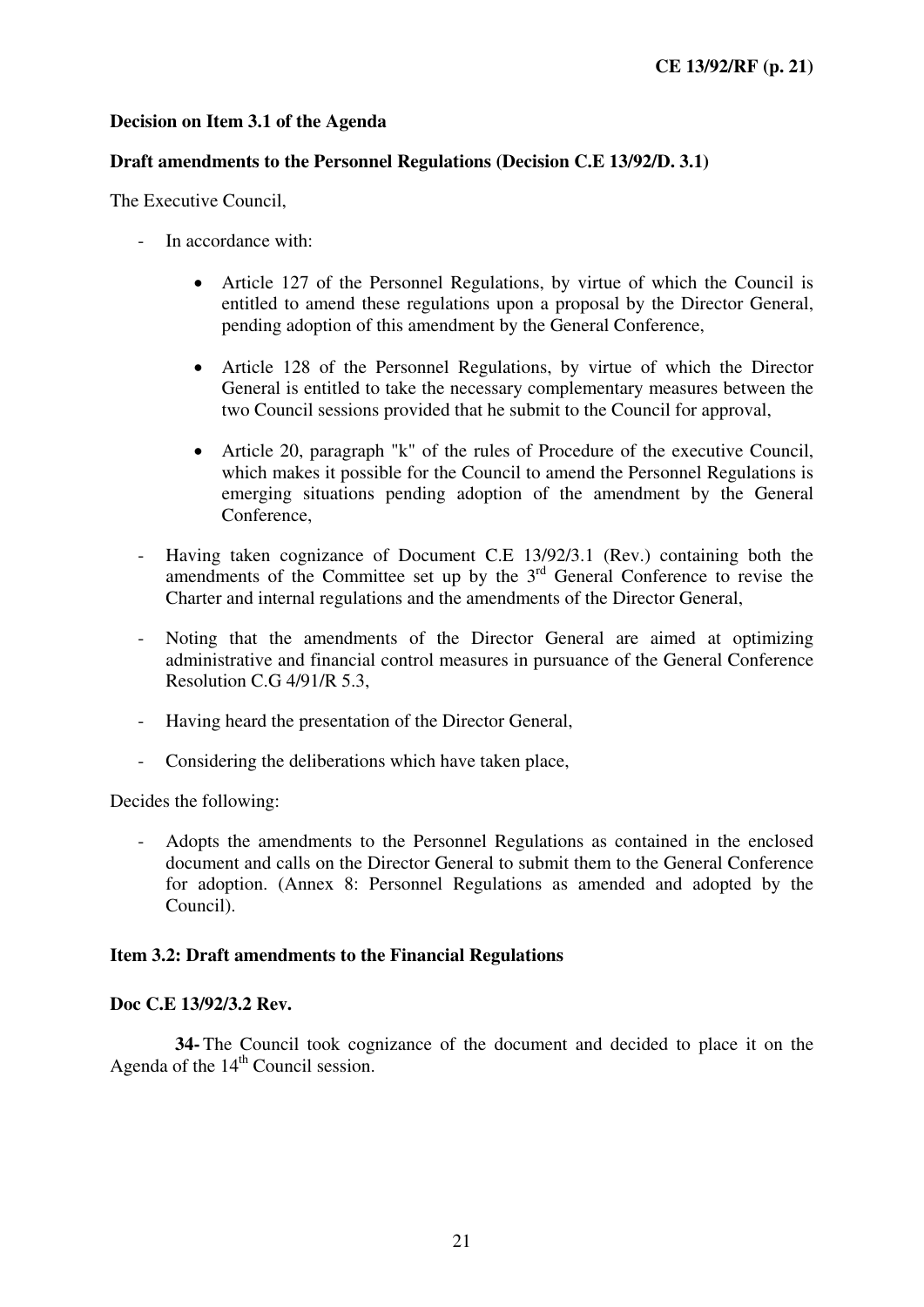# **Item 3.3: Draft amendments to the Internal Regulations of the End-of-Service Allowance Fund**

# **Doc C.E 13/92/3.3**

**35-** The Council took cognizance of the above document and decided to place it on the Agenda of the  $14<sup>th</sup>$  Council session.

# **Item 3.4: Draft amendments to the Internal Regulations of ISESCO's Medical Insurance Fund**

# **Doc C.E 13/92/3.4**

**36-** The Council took cognizance of the above document and decided to place it on the Agenda of the  $14<sup>th</sup>$  Council session.

# **Item 3.5: Report of the Committee in charge of revising the Organization Chart of the General Directorate**

# **Doc C.E 13/92/3.5**

**37-** The Council took cognizance of the above document and decided to place it on the Agenda of the  $14<sup>th</sup>$  Council session.

# **Item 4.3: Implementation mechanisms of the Special Islamic Programme for Literacy and Basic Training for All in Islamic Countries**

#### **Doc C.E 13/92/4.3 Addendum**

**38-** The Council took cognizance of the document and decided to place it on the Agenda of the  $14<sup>th</sup>$  Council session.

#### **Item 3.7: Cancelling of the third Special Session of the General Conference**

**39-** The Council heard the Director General's presentation on the reasons for the cancellation of the Special Session of the general Conference which had been decided by the Fourth Regular Session of the General Conference. The Director General has been notified, in writing, of the approval of the majority of Member States to cancel this Session. After discussion, the Council adopted the following decision:

#### **Decision on Item 3.7 of the Agenda**

## **Canceling the Third Special session of the General Conference**

#### **(Decision C.E. 13/92/D 3.7)**

The Executive Council,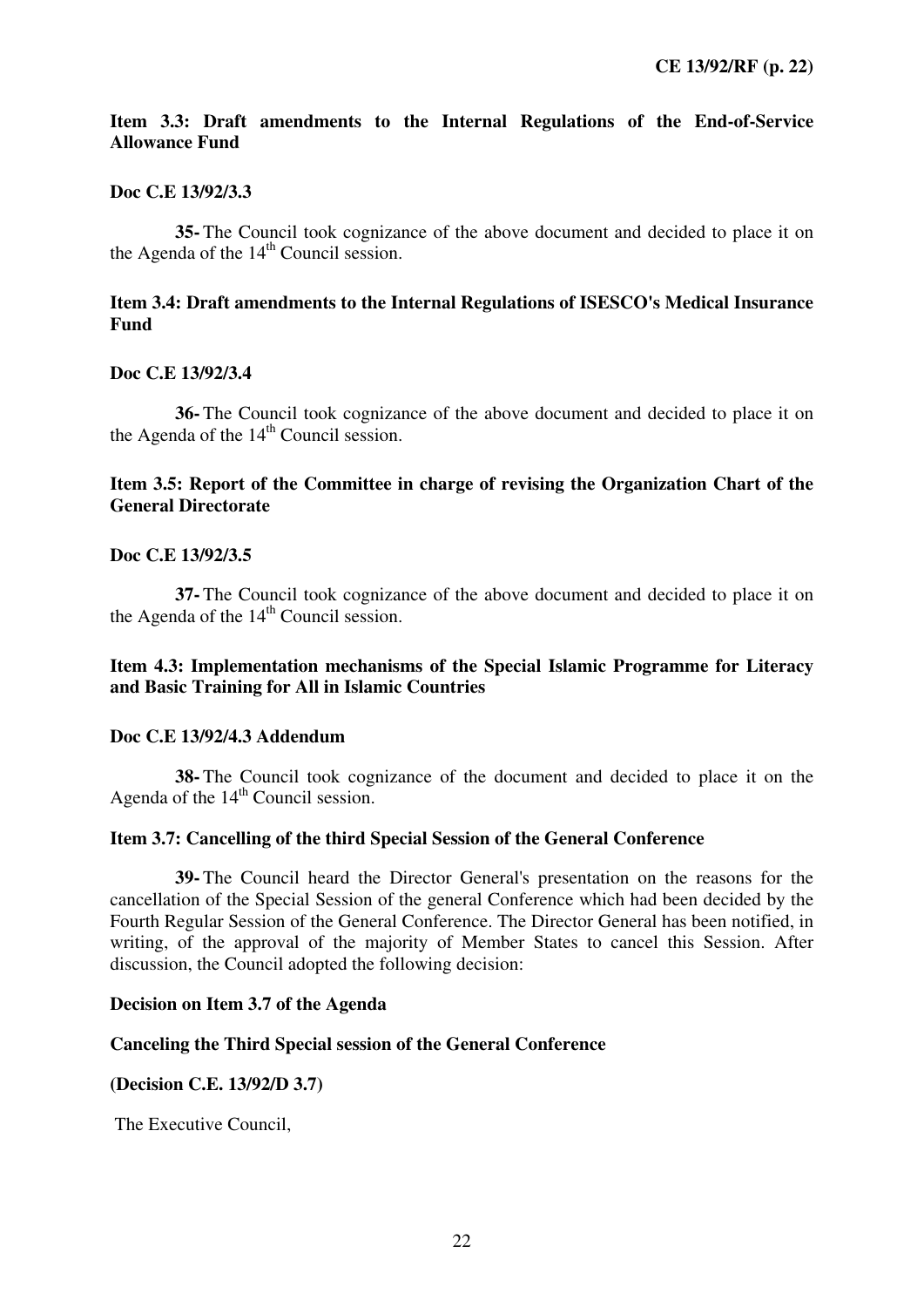- Recalling Resolution C.G. 4/91/R 5.1 adopted by the General Conference whereby it decided to convene a special General Conference session, without including a relevant item in the budget to cover the ensuing costs,
- Considering that the absolute majority of Member States agreed to cancel the said session at the proposal of some Member States of the Organization,
- Taking into consideration the other sound reasons put forth by the Director General to cancel the said session,

Decides the following:

- Considers the third special session of the General Conference to be cancelled from the legal as well as procedural perspective;
- Invites the Director General to place the agenda items of the cancelled Special Session on the agendas of the coming General Conference and Executive Council sessions in accordance with the competence and terms of reference of each one of them.

## **Item 4.1: Report of the Director General on the situation of educational, scientific and cultural institutions in the State of Kuwait**

# **Document C.E. 13/92/4.1 Rev.**

**40-** The Director General provided explanations on the activities carried out by the Organization in favour of the educational, scientific and cultural institutions in the State of Kuwait. He informed the Council that ISESCO's Science Sector had prepared the study requested by the Council, at its previous session, on the impact of environmental pollution on children in the State of Kuwait and the Gulf region as a result of the fire to the oil weels by the Iraqi forces.

The representative of the State of Kuwait expressed his country's thanks and appreciation to the Council and to the Director General for the support provided by the Organization to his country.

The representative of the Islamic Republic of Iran took the floor and made reservations on the phrase "Arabian Gulf" and asked that the internationally used phrase "Persian Gulf" be adopted. The representative of the State of Kuwait suggested that the phrase used in the Organization of the Islamic Conference should be adopted, adding that agreement had been reached at UNESCO to include the Gulf in the marine environment protection zone.

The Council Chairman recalled the importance of Islamic solidarity in enhancing the unity of Muslim ranks and providing for a better future for Muslim peoples and countries.

The representative of the Republic of Iraq objected to the report, indicating that it lacked neutrality. He relied on the comment of ISESCO's Science Sector that some recommendations were of a political nature. He indicated that recommendations 49, 50 and 51 were in progress at the United Nations and that the Kuwaiti party had recovered its assets, adding that there was an official document to that effect. He also said that no Kuwaiti was detained in Iraq.

The Council concluded its discussion with the adoption of the following decision: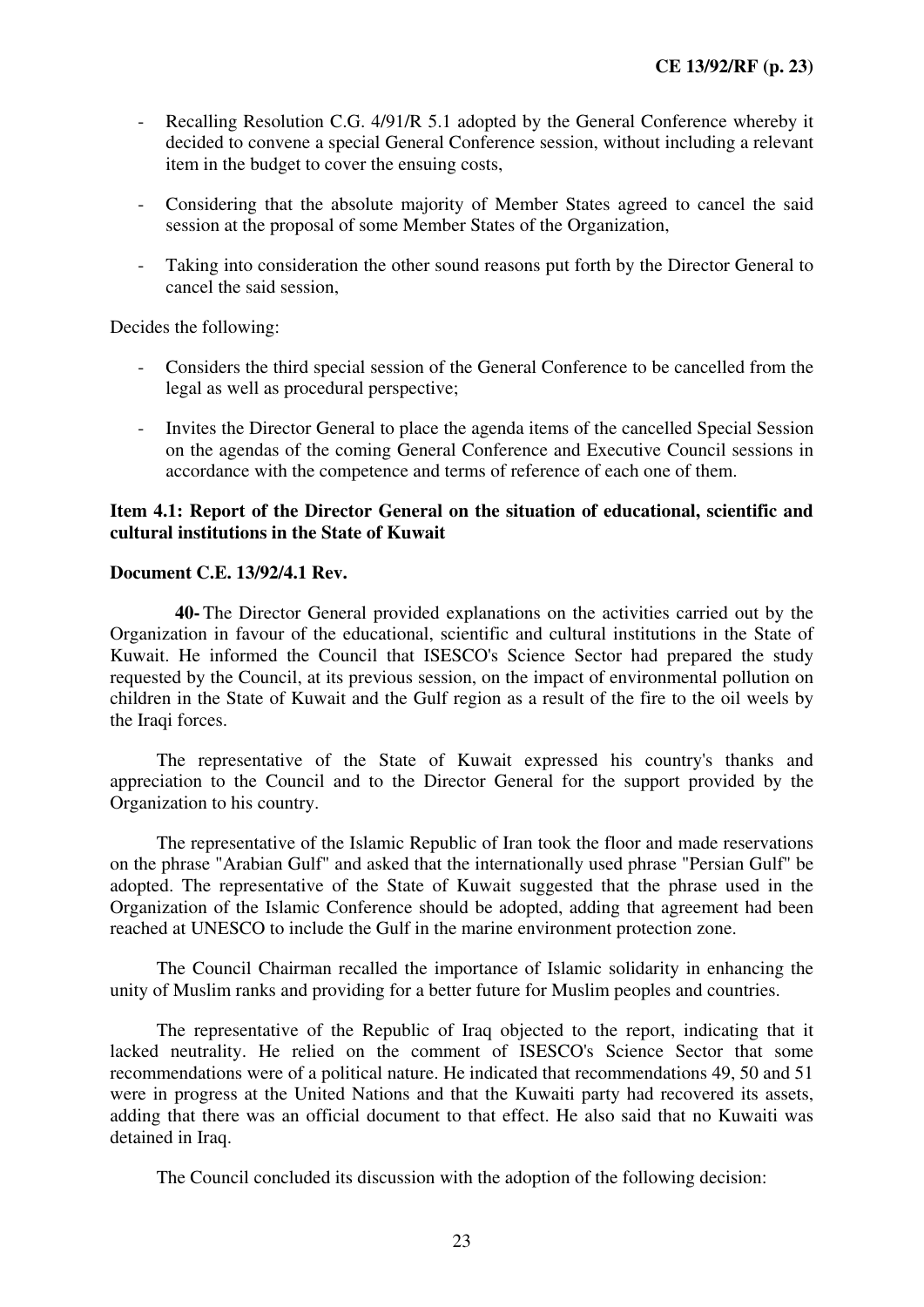# **Decision on Item 4.1 of the Agenda**

# **Report of the Director General on the Situation of Educational, Scientific and Cultural Institutions in the State of Kuwait (Decision D.E. 13/92/D. 4.1)**

The Executive Council,

- Recalling the Decision C.E. 12/91/D.5., which was adopted by the Council at its  $12<sup>th</sup>$  session regarding the situation of educational, scientific and cultural institutions in the State of Kuwait, and in which it called on the Organization, in operative paragraph 3, to conduct a study on the impact of environment pollution on children in the State of Kuwait and the Gulf region,
- Recalling operative paragraph 4 of the said decision, which calls on the Director General to submit a report on the implementation of this Decision to the executive Council at its  $13<sup>th</sup>$  session,
- Having taken cognizance of document C.E 13/92/4.1 (Rev.) introducing the Report of the Director General on the situation of educational, scientific and cultural institutions in the State of Kuwait,
- Taking into consideration the fact that the Director General has taken the appropriate measures to enforce this Decision with no adopted budget appropriations in the Plan, and Budget endorsed by the  $4<sup>th</sup>$  General Conference for the years 1991-1994,
- Considering the deliberations which have taken place.

Decides the following:

- **1-** Expresses its appreciation to the Director General for enforcing this decision despite the financial hindrances,
- **2-** Invites Member States to provide additional financial resources to enable Director General to pursue the implementation of this Decision,
- **3-** Places this item on the agenda of the 14<sup>th</sup> Council session.

**41-** The delegate of the State of Kuwait submitted a draft decision to the Council on the historical and geographical misrepresentations regarding the State of Kuwait contained in the textbooks and curricula of the Republic of Iraq, according to which Kuwait was part of Iraq.

The representative of Iraq called for caution in addressing this subject, for it was outside the scope of the duties and obligations of the Organization, would set a serious precedent owing to its political nature and would lead to interference with the affairs of a Member State of the Organization.

After discussion, the draft decision was put to vote. Voting results were as follows:

- 9 votes in favour of the draft decision,
- 3 votes against the draft decision,
- 5 abstentions,
- 10 non-voting.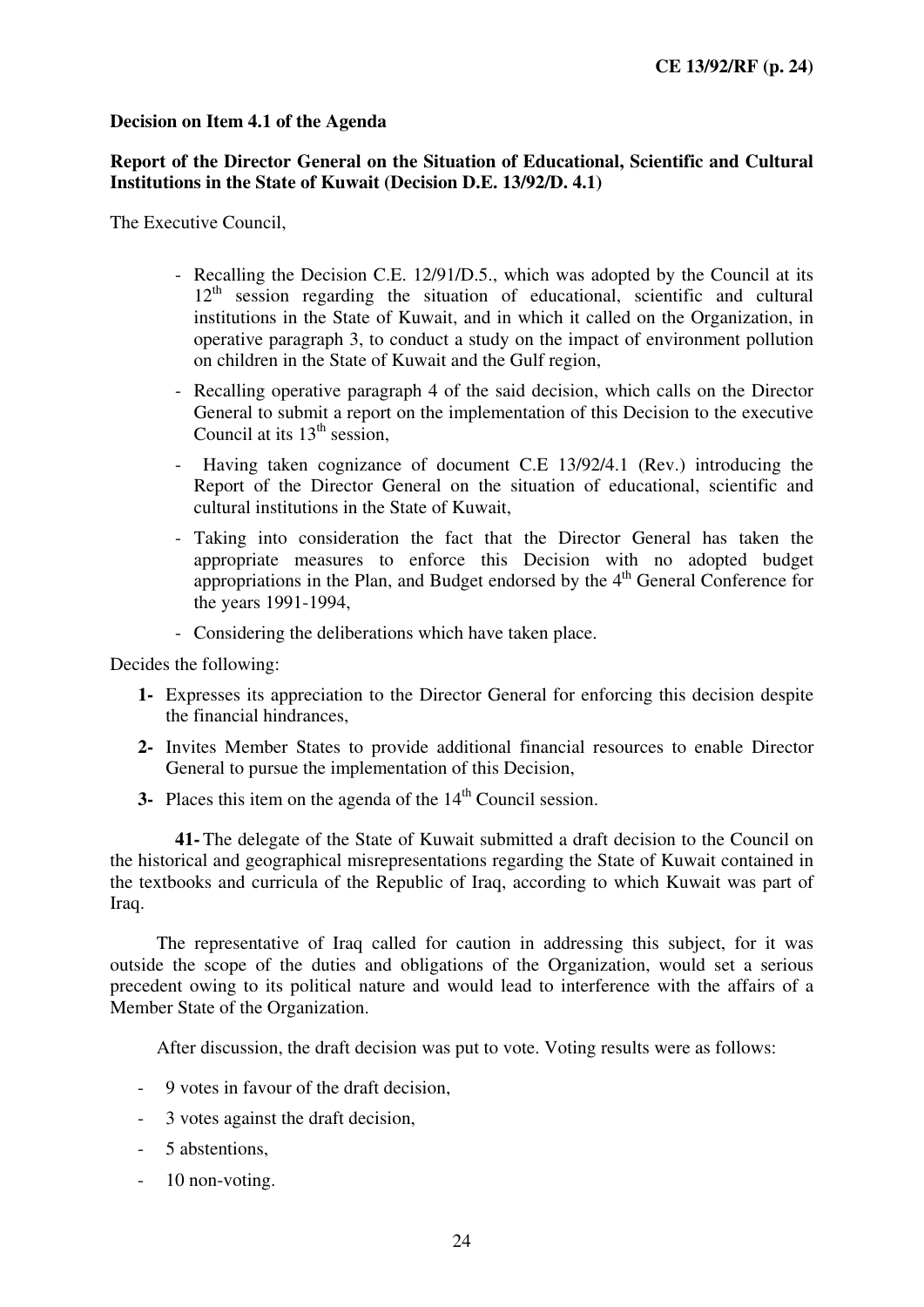The Council adopted the following decision:

# **Additional Decision pertaining to Agenda item 4.1 on the misrepresentation of historical and geographical facts in Iraqi educational textbooks and curricula with respect to the State of Kuwait (Decision C.E.13/92/D.4.1b).**

The Executive Council,

- Recalling Security resolutions 660, 662, 664, 665, 667, 669 and 670 adopted under Chapter VII of the United Nations Charter and related to the Iraqi aggression on Kuwait,

Recalling the decision adopted on the same issue by the League of Arab States and its various organizations, particularly ALECSO,

- Recalling the decisions of the Executive Board of UNESCO, particularly decision 135 EB/8.4,
- Referring to the resolutions of the Organization of the Islamic Conference and decisions C.E.11/90/D.6 and C.E.12/91/D.5.1 of the Executive Council of ISESCO,
- Having considered document C.E.13/92/4.1 submitted to the  $13<sup>th</sup>$  session of the Executive Council and related to the Director General's report on the situation of educational, scientific and cultural institutions in the State of Kuwait,
- Having taken cognizance of the explanatory memorandum presented by the State of Kuwait on the contents of the textbooks and curricula taught in Iraqi schools and the documents confirming the explanatory memorandum, which clearly indicate that the State of Kuwait is part of Iraq, especially the textbooks of general education published in 1990 and in particular the textbooks on "Geography of the Arab World", "Geography of Iraq", "Modern and Contemporary History of the Arab World", "Economic Geography" as well as the maps published in these books.

#### **Invites the Director General:**

- **1-** To establish contacts with the Iraqi Government in order to ask it to take the appropriate measures to change all thee contents of Iraqi textbooks and curricula which concern Kuwait;
- **2-** To submit a report on this question to the next session of the executive Council.

# **Item 4.2: Report of the Director General on the situation of Al-Quds Al-Sharif under the Israeli Occupation and attempts at obligating its Islamic identity and judaizing it.**

#### **Doc. C.E. 13/92/4.2**

**42-** The Director General presented a brief report in which he referred to the measures taken for the establishment of "Al-Quds Al-Sharif Affairs Unit" at ISESCO in compliance with a resolution of the Fourth General Conference. He explained the tasks to be carried out by this Unit as a contribution towards the protection of the holy city and the preservation of its civilizational features and Islamic Character.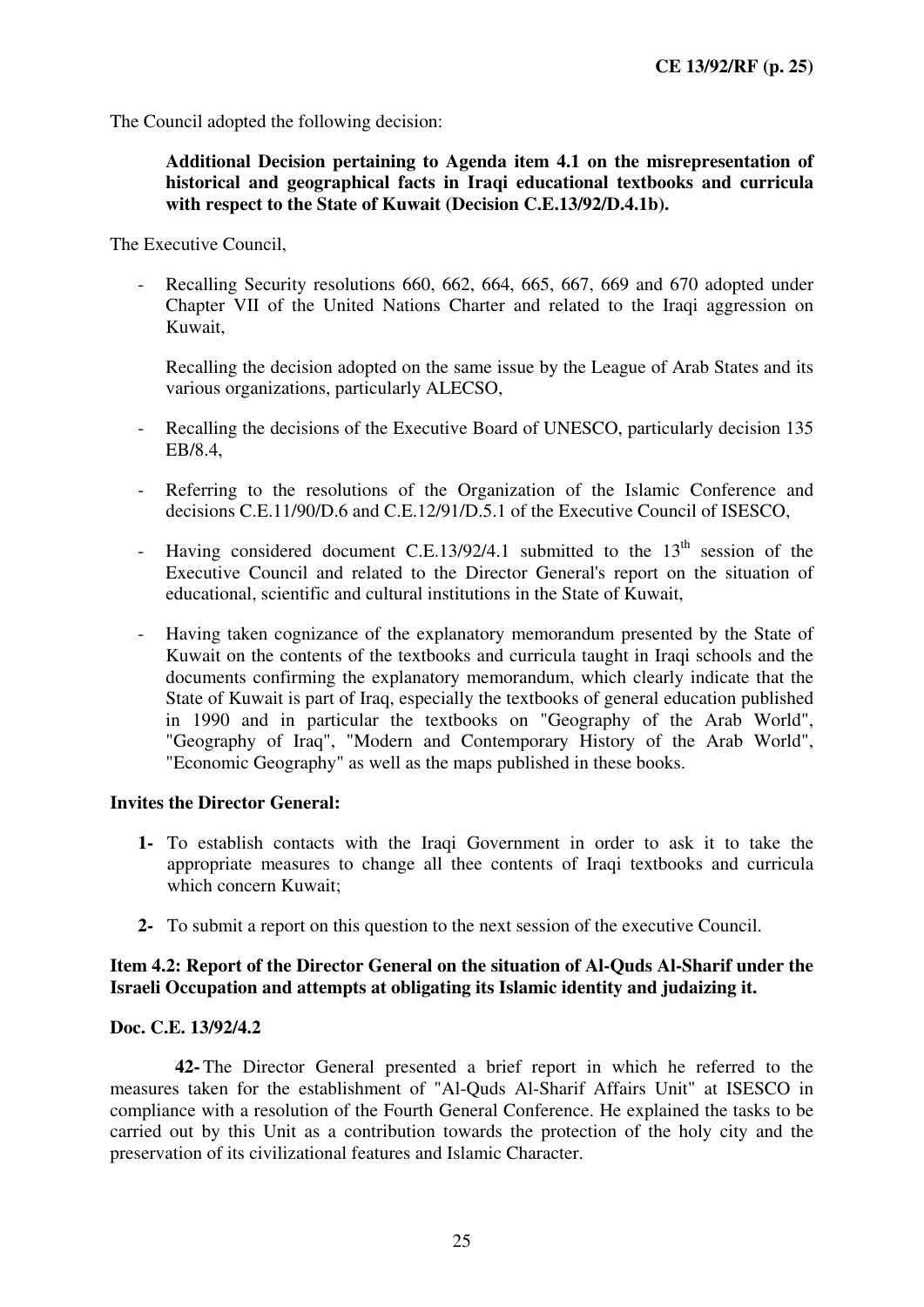The representative of the State of Palestine thanked the Director General of the Organization for the efforts he was expending in favour of Al-Quds Al-Sharif and its civilizational features.

A number of Council members seconded that statement and expressed appreciation for the earnest taken by the Director General. After an extensive debate on the question, the Council adopted the following decision:

# **Decision on item 4.2of the Agenda**

**Report of the Director General on the situation of Al-Quds Al-Sharif under the Israeli Occupation and Attempts at Obligating its Identity and judaizing it.** 

#### **(Decision C.E.13/92/D 4.2)**

The Executive Council,

- Recalling Decision C.G.4/91/R.6.2, which was adopted by the Organization's General Conference at its  $4<sup>th</sup>$  session, particularly with respect to the following:
	- Operative paragraph 3 which calls on the Director General and the Executive Council to set up a standing committee in charge of safeguarding cultural properties in Al-Quds Al-Sharif and to establish a fund for this purpose,
	- Operative paragraph 4 which entrusts the Director General with holding an international symposium as part of the Islamic-Christian dialogue with a view to safeguarding Al-Quds Al-Sharif affairs,
- Having taken cognizance of document C.E 13/92/4.2,
- Noting with satisfaction the efforts expended by the Director General to enforce General Conference Resolution C.G.4/91/R.6.2, notwithstanding the fact that no budget appropriations were allocated to it, and noting with satisfaction the establishment, at the Organization, of an administrative unit in charge of Al-Quds Al-Sharif affairs,
- Considering the deliberations which have taken place.

Decides the following:

- **1-** Congratulates the Director General for endeavouring to enforce the decisions regarding Al-Quds and to safeguard its cultural heritage,
- **2-** Calls on Member States as well as the institutions concerned with Al-Quds Al-Sharif to support the Fund with whose establishment the Director General and the Executive Council were both entrusted by virtue of General Conference Resolution C.G./4/91/R.6.2,
- **3-** Calls for cooperation with all Islamic, Arab and international organizations concerned with the preservation of the heritage and cultural identity of the Palestinian people as well as with the Islamic sanctities in Al-Quds Al-Sharif,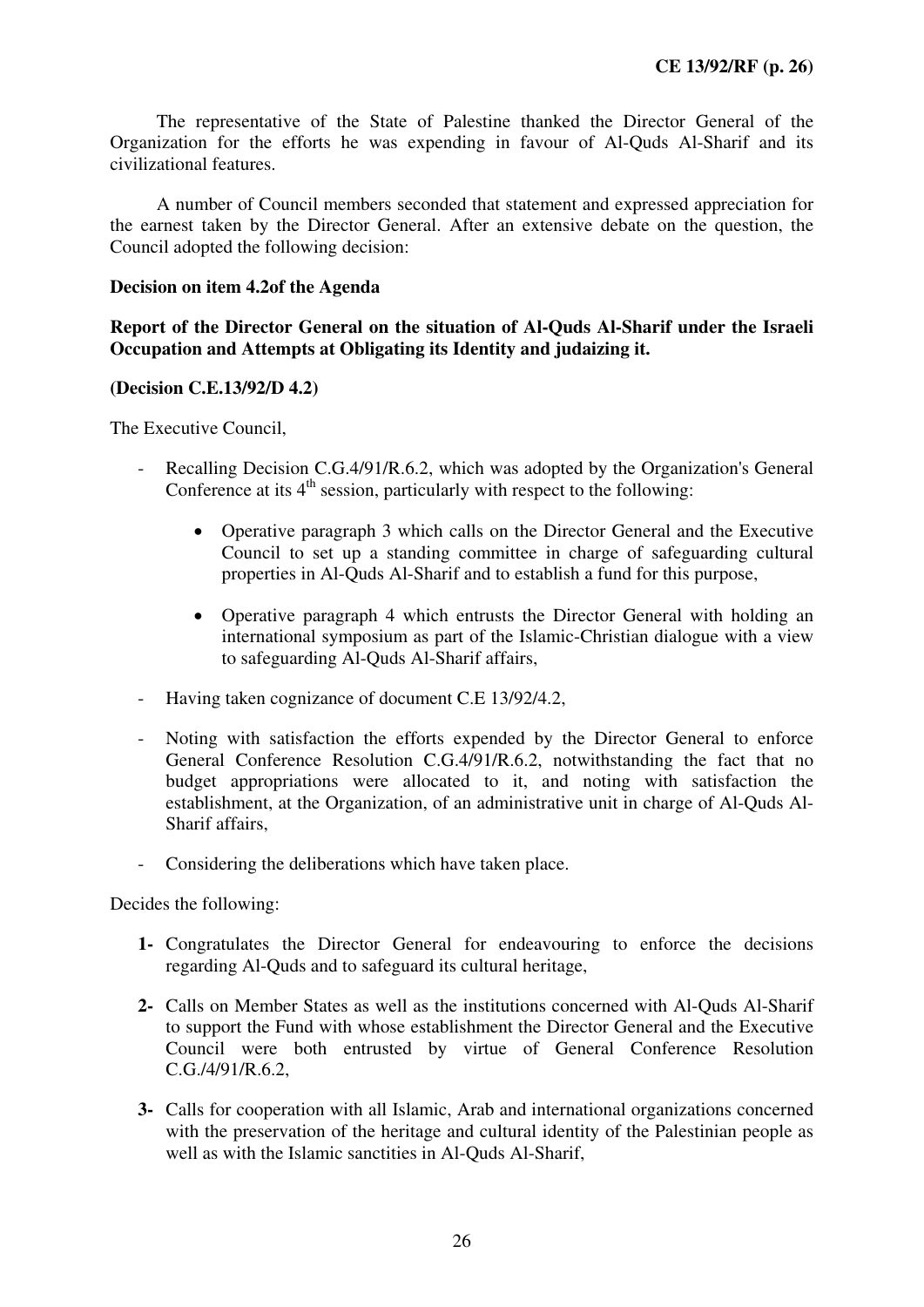- **4-** Invites the Director General to proceed actively with preparations for convening an international symposium on Al-Quds and its cultural heritage as part of the Islamic-Christian dialogue in compliance with General Conference Resolution C.G.4/91/R.6.2,
- **5-** Condemns and expresses concern over the continues Israeli occupation authorities' racist practices towards the Palestinian people, their attempts to judaize the holy city and their refusal to comply with the decisions issued by international organizations an Al-Quds.

# **Item 5.1: Construction of the Organization's headquarters**

# **Doc. C.E. 13/92/5.1 Addendum**

**43-** The Director General made a presentation on the efforts he had expended to secure a suitable headquarters for the Organization likely to accommodate all its structures and to enable it to discharge its duties in the best way. He also commended the initiative taken by His Majesty King Hassan II, who had donated a plot of land registered on behalf of the Organization. Likewise, the Director General praised the initiative taken by His Highness Sheikh Zaid bin Sultan Al Nahyan, President of the State of the United Arab Emirates, who offered to finance the construction of the Organization's headquarters.

After commending the initiatives taken by the Moroccan Sovereign and the President of the State of the United Arab Emirates as well as the efforts expended by the Director General, the Council took the following decision:

#### **Decision on Item 5.1 of the Agenda**

#### **Construction of the Organization's headquarters (Decision C.E.13/92/D5.1)**

The Executive Council,

- Recalling the previous deliberations of the General Conference and of the Executive Council on construction of the Organization's Headquarters,
- Recalling with deep thanks and gratitude the generous gesture of His Majesty King Hassan II, sovereign of the Kingdom of Morocco, who donated a plot of land for the construction of the Organization's Headquarters,
- Taking note of the steps taken by the current Director General of the Organization with a view to registering the plot of land on behalf of the Organization,
- Recalling with deep thanks and gratitude the generous offer to build the Organization's Headquarters made by His Highness Sheikh Zaid bin Sultan Al Nahyan, President of the State of the United Arab Emirates,
- Having taken cognizance of document C.E 13/92/5.1 (Addendum), regarding the construction of the Organization's Headquarters,
- Considering the deliberations which have taken place.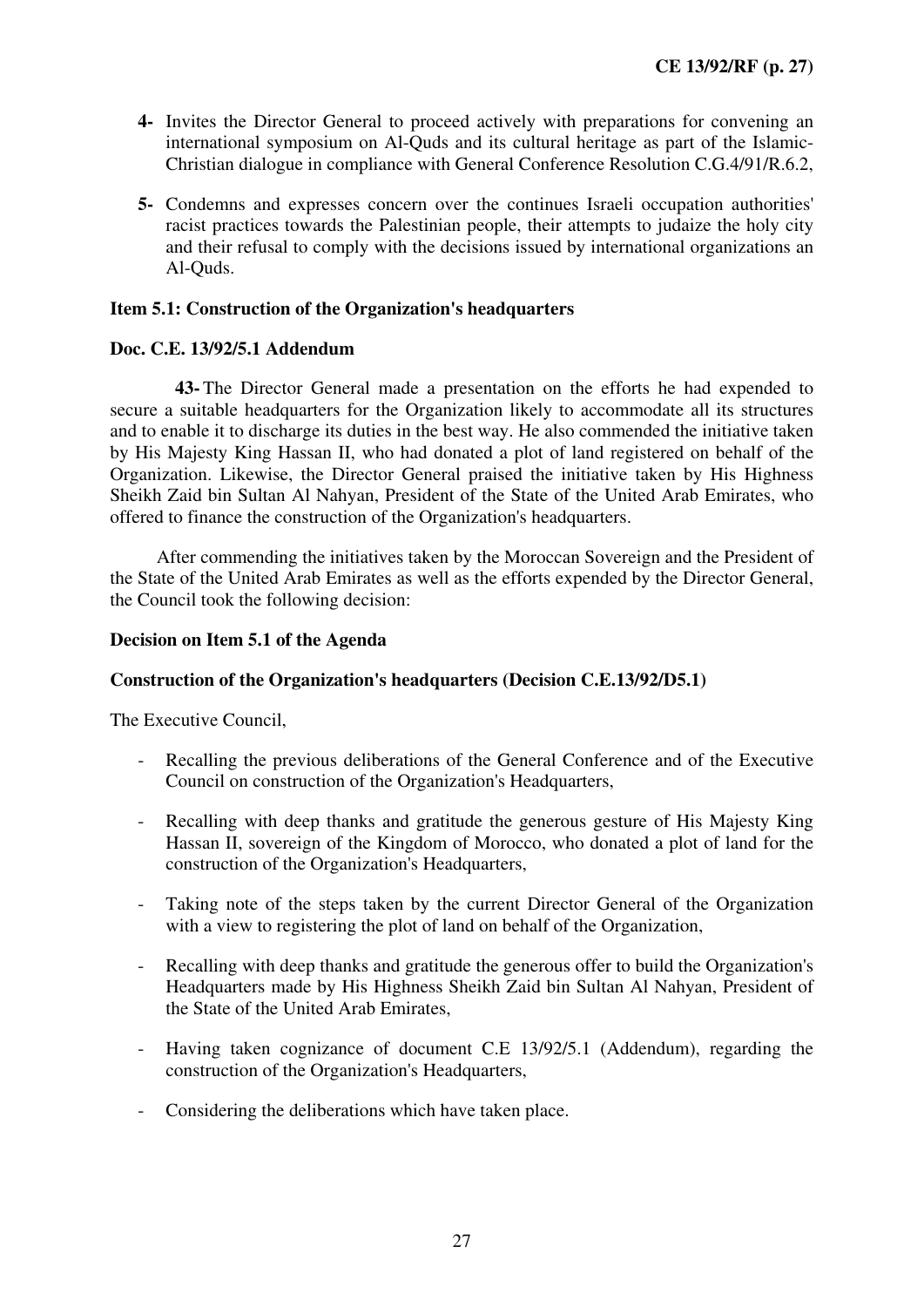Decides the following:

- **1-** Commends His Majesty King Hassan II, sovereign of the Kingdom of Morocco, for his generous donation of a plot of land for the construction of the Organization's Headquarters as well as for his unstinted support for he Organization,
- **2-** Commends also His Highness Sheikh Zaid bin Sultan Al Nahyan, President of the State of the United Arab Emirates, for his generous offer to build the Organization's headquarters and for his continues support for the Organization,
- **3-** Congratulates the Director General for his outstanding efforts in this respect and invites him to submit a report on the subject to the  $14<sup>th</sup>$  Council session.

# **Item 4.4: Solidarity with suffering children in the world, particularly those of the Muslim Ummah**

**44-** The Council launched an appeal to Member States and humanitarian organization to provide the necessary support for alleviating the hardships of suffering children in Islamic countries and communities; (annex 9: Appeal for solidarity with suffering children in the world, particularly those of the Muslim Ummah).

The Council made an appeal for assistance to be provided to Muslims in Bosnia and Herzegovina in order to alleviate their suffering. (Annex 10: Appeal on the tragedy of Muslims in the Republic of Bosnia and Herzegovina).

The Council took the following decision:

#### **Decision on Item 4.4 of the Agenda**

# **Solidarity with suffering children in the world, particularly those of the Muslim Ummah (Decision C.E.13/92/D.4.4)**

The Executive Council,

- Recalling the important role played by the Organization in reinforcing Islamic solidarity in its fields of competence,
- Recalling with deep regret the suffering of the children and pupils of the peoples of the Muslim Ummah in various areas of the world, as a result of draught, war, siege and famine; and recalling further the ensuing impact on the fields of education, science and culture, particularly with regard to the children and pupils of Iraq, Libya, Palestine, Bosnia-Herzegovina, Somalia, Jammu and Kashmir,

Decides the following:

- **1-** Expressed deep concern over the condition of the children of the peoples of the Muslim Ummah in stricken areas of the world;
- **2-** Invites the Director General to contact Member States and international humanitarian organizations, governmental and non-governmental, in order to secure the necessary support;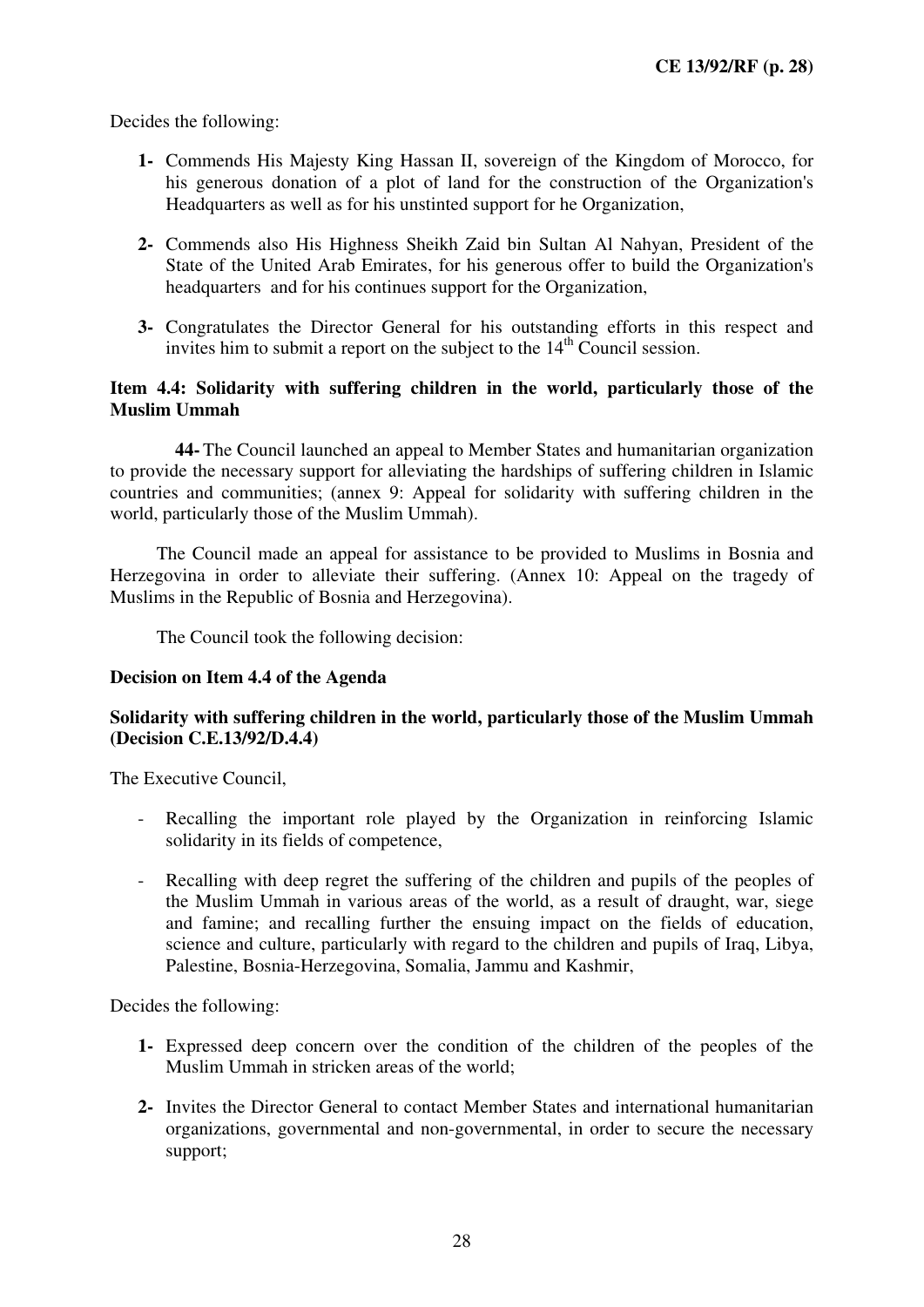**3-** Invites Member States to provide the necessary financial support from extra-budgetary resources to boost these efforts.

**45-** The Council then took the following decision with respect to Dr. Khairat M. Ibne-Rasa, Deputy Director General of Science, who has reached retirement age:

# **Decision on paying tribute to Dr. Khairat Mohammad Ibne-Rasa upon reaching the retirement age**

Considering that H.E. Dr. Khairat Muhammad Ibne-Rasa, Deputy Director General for Science at the Organization has reached the retirement age according to the provision of the Personnel Regulations; in appreciation, by the Executive Council, of his distinct efforts in promoting the Organization's Science Sector and contributing to crystallizing the Sector and contributing to crystallizing the Organization's action plans and implementing its programmes; considering, further the proposal of the Director General to hold a celebration in tribute to him and to award him the Organization's Medal;

The Council decides the following:

- **1-** Thanks H.E. Dr. Khairat M. Ibne-Rasa for the distinct efforts he expended during his term of office at the Organization,
- **2-** Requests the Director General to hold a celebration in tribute to him,
- **3-** Invites the Director General to award him ISESCO's Medal in appreciation for his services.

# **Closing session: Friday afternoon, 1 Jumada II 1413H / 27 November 1992**

**46-** At the beginning of the session the representative of the Islamic Republic of Iran signed the Charter of the Islamic Organization. In an address he had delivered in this occasion, he expressed the pride taken by his country in joining the Organization as well as its full readiness to contribute efficiently to achieving the Organization's goals and implementing its activities.

**47-** H.E. the Director General of the Organization took the floor and pointed out the importance of the decisions and recommendations adopted by the Council, indicating that they renewed confidence in the effective role discharged by ISESCO at all levels. He added that this session's conclusions heralded a new phase in the consolidation of the Organization's legal, administrative and financial foundations as well as the promotion and modernizing of its working methods (Annex 11: Address by H.E. the Director General at the closing session).

**48-** In his closing statement, H.E. the Chairman of the Executive Council recalled the conclusions of this session which will lead to the development of the Organization's basis infrastructure and to greater performance. He thanked Council Members for their kind cooperation and fruitful contributions to the debate and for the decisions adopted, which will consolidate the Organization's action. He also thanked the Director General and his assistants for the efforts they expended to ensure the success of this session. (Annex 12: Address by H.E. the Council Chairman at the closing session).